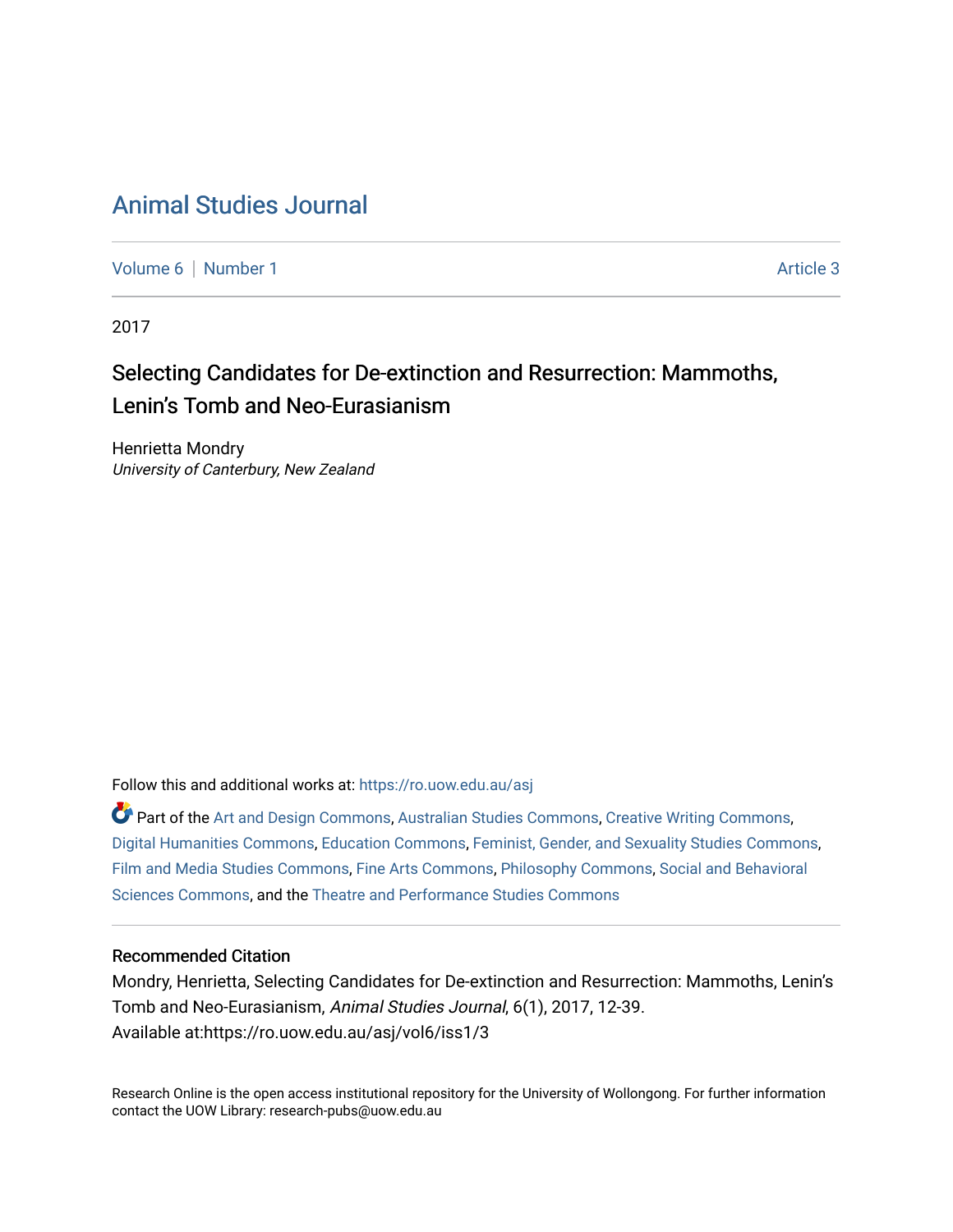## Selecting Candidates for De-extinction and Resurrection: Mammoths, Lenin's Tomb and Neo-Eurasianism

## Abstract

My paper explores links between the human and animal candidates for resurrection and deextinction and focuses on the aspect of nationalist agenda in application to both species. I explore the intersection between the scientific and symbolic agendas in the resurrection and de-extinction discourse. I interpret the ideological underpinnings of the current developments in the woolly mammoth de-extinction in the Russian Federation in parallel to the theme of resurrection of historically-important personalities in contemporary Russian fiction of magical historicist bent. My particular focus is on the role of Neo-Eurasianist thinking in the choice of the candidates for resurrection and de-extinction, both animal and human. My conclusions are that both animal de-extinction and human resurrection futurity share a proleptic vision of ecological and geopolitical scenarios and that both create taxonomies and hierarchies privileging one kind of species over the other. Due to the constructed exclusivity of selected candidates among species and human groupings this futurity is both informed by and makes a contribution to the quasi-racialist discourse. De-extinction plays into political ideas about race, identity, nationality in a way that might not be suspected. While on the surface the mammoth de-extinction drive appears to be part of the process to restore the ecosystem for the holistic benefit of fauna, flora and humans, the Neo-Eurasianist context gives the project a distinct symbolic meaning. The new mammoth hybrid becomes correlated to the construct of complementary-hybridised Eurasian ethnicities of Siberia.

### Keywords

nationalism, race, geopolitics, mammoth de-extinction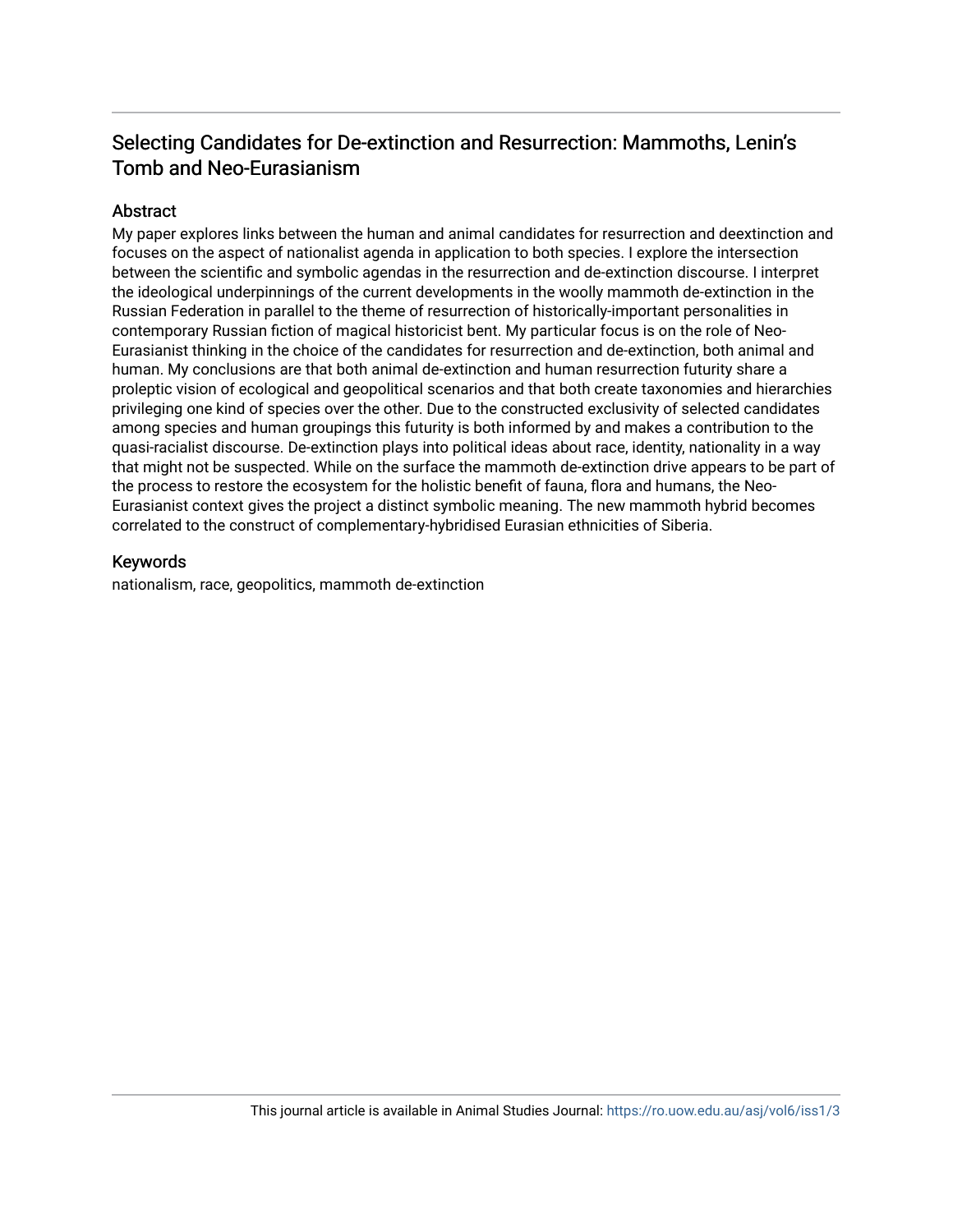# *Selecting Candidates for De-extinctionand Resurrection: Mammoths, Lenin's Tomb and Neo-Eurasianism*

## **Henrietta Mondry University of Canterbury**

**Abstract:** *My paper explores links between the human and animal candidates for resurrection and deextinction and focuses on the aspect of nationalist agenda in application to both species. I explore the intersection between the scientific and symbolic agendas in the resurrection and de-extinction discourse. I*  interpret the ideological underpinnings of the current developments in the woolly mammoth de-extinction in *the Russian Federation in parallel to the theme of resurrection of historically-important personalities in contemporary Russian fiction of magical historicist bent. My particular focus is on the role of Neo-Eurasianist thinking in the choice of the candidates for resurrection and de-extinction, both animal and human. My conclusions are that both animal de-extinction and human resurrection futurity share a proleptic vision of ecological and geopolitical scenarios and that both create taxonomies and hierarchies privileging one kind of species over the other. Due to the constructed exclusivity of selected candidates among species and human groupings this futurity is both informed by and makes a contribution to the quasi-racialist discourse. De-extinction plays into political ideas about race, identity, nationality in a way that might not be suspected. While on the surface the mammoth de-extinction drive appears to be part of the process to restore the ecosystem for the holistic benefit of fauna, flora and humans, the Neo-Eurasianist context gives the project a distinct symbolic meaning. The new mammoth hybrid becomes correlated to the construct of complementary-hybridised Eurasian ethnicities of Siberia.* 

**Keywords:** *nationalism, race, geopolitics, mammoth de-extinction*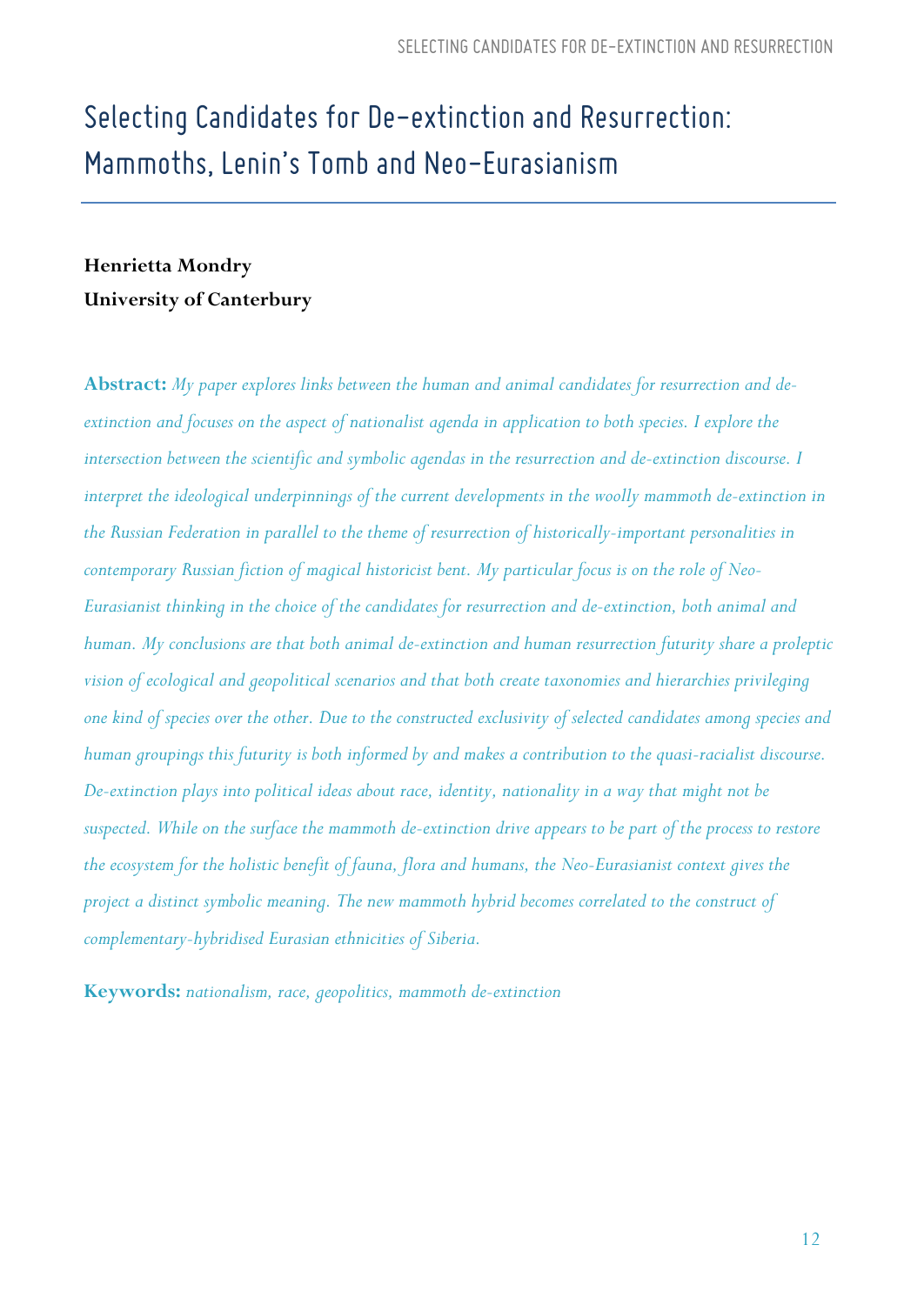*'If obligation to the past is a superstition, so is obligation to the future'. Martin P. Golding. 'Obligations to Future Generations'.1*

> *'Lenin lives, Lenin will live forever!' Soviet slogan.*

*'Mammoth lived, Mammoth will live!' Komsomol'skaia Pravda, 18 September 2014.*

The physical resurrection of extinct animal species is a field of inquiry with increasingly porous borders between science and fiction. While for centuries the de-extinction of animals was the subject of futuristic literary discourse and artistic imagination, in the last few years experimental science has appropriated this territory. The current list of the candidates for animal deextinction includes such species as woolly mammoths and Neanderthals. Scientists stress that a factor of megafaunal charisma plays an important role in the choice of the candidates that are considered to be worthy of being brought back to life (Slomski 2010, 19). Size of species is one such important factor, but the special symbolic value of the species can play a determining role. Typically, those animals that are considered national mascots and are emblematically linked in public opinion to a particular geographical locale, or nationhood, often score high on the deextinction list: moa for New Zealand, Tasmanian tigers for Australia, or dodos for Madagascar are examples (Shapiro 2015). These geographical locations and their indigenous peoples, it is often argued, need to be compensated for the harm done to their native environment. Yet some scientists caution that the bias inherent in favouring charismatic animals will create a sort of 'class struggle' among successful and doomed cast-off animals (Ducarme 2013). Charisma can be the result of human decisions unrelated to ecological concerns and sustainability; it thus appears to be a subjective, non-scientific and malleable parameter.

The Neanderthal and the woolly mammoth both died out before the foundation of national states and the emergence of geopolitical maps. While they cannot embody nationhood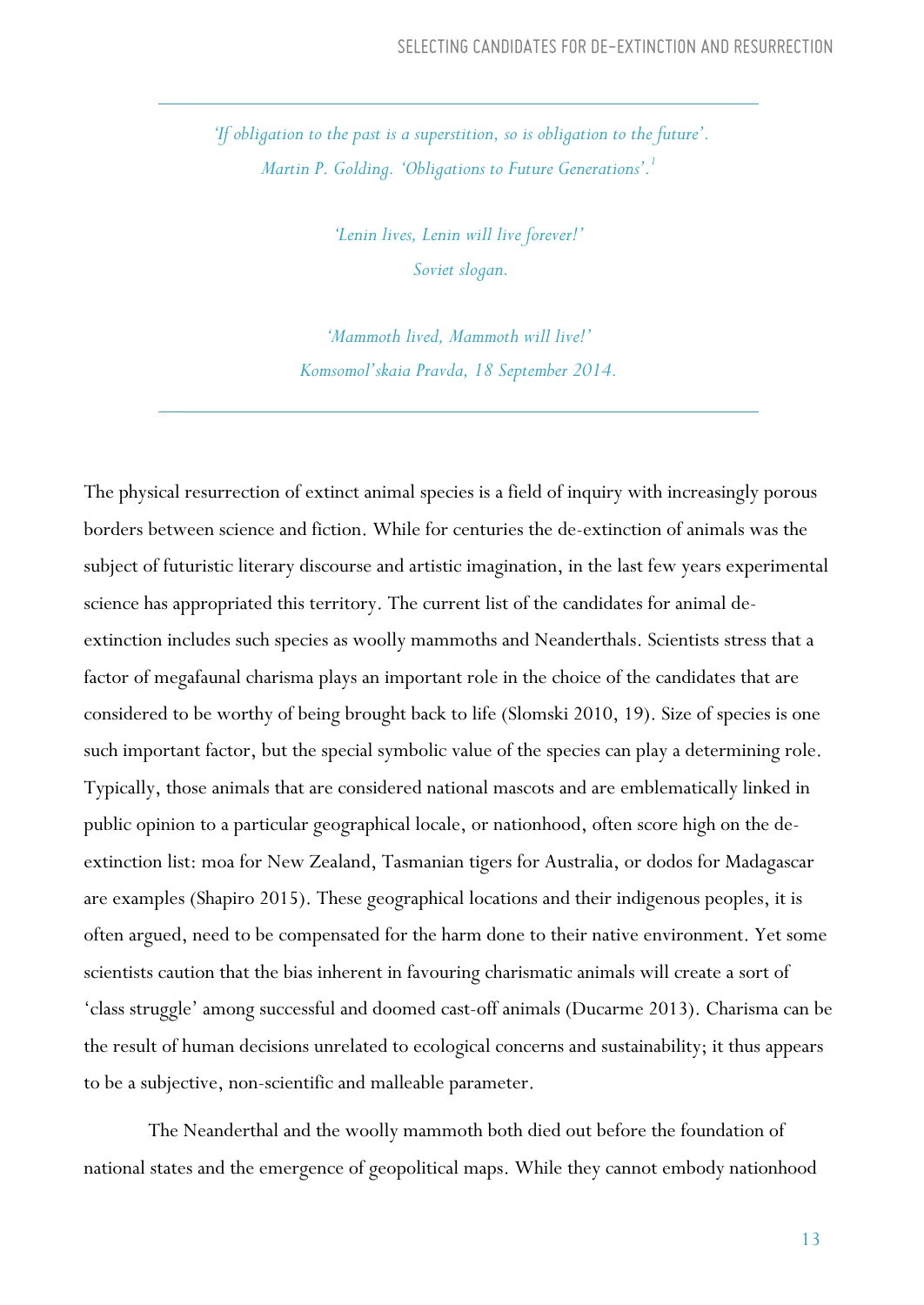my material shows that they have nevertheless been appropriated for nationalistic discourse. My paper explores links between the human and animal candidates for resurrection and focuses on the aspect of nationalist agendas with reference to both these species. I interpret the ideological underpinnings of the current developments in the woolly mammoth de-extinction in the Russian Federation in parallel to the theme of resurrection of historically-important personalities in contemporary Russian fiction of a magical historicist bent.<sup>2</sup> In so doing, I explore the intersection between the scientific and symbolic agendas in the de-extinction discourse. My particular focus is on the role of Neo-Eurasianism in the choice of the candidates for resurrection and de-extinction, both animal and human. Since the bodies of frozen woolly mammoths are found in the permafrost territory of the Russian Eurasian subcontinent, the unfolding deextinction narrative must be understood in the context of this powerful Neo-Eurasianist geopolitical ideology. I argue that on the symbolic level the current discourse around the woolly mammoth's de-extinction and motifs of human resurrection and animal cloning in Neo-Eurasianist fiction form an inter-discursive relation (Foucault 1972). They function as Foucauldian discursive formations defined by overlapping and interacting narratives. In his *Archaeology of Knowledge*, Foucault explains how the discursive formation of science is defined with respect to the fields from which it distinguishes itself, such as mysticism or religious doctrine. Yet at various times in history those 'other' domains cross the scientific threshold, and become part of the same discursive formation. Examples in my paper demonstrate that deextinction and resurrection discourses share the ideological domain with overlapping categories. I close by suggesting that both animal de-extinction and human resurrection futurity share a proleptic vision of ecological and geopolitical scenarios and that these in turn create taxonomies and hierarchies privileging one kind of species over the other. They also by proxy reinterpret the notion of hybridity in both humans and animals. Due to the constructed exclusivity of selected candidates among human and nonhuman groupings this futurity is both informed by and makes a contribution to a quasi-racialist discourse. De-extinction plays into political ideas about race, identity, nationality in a way that might not be suspected.

Peter Singer famously linked speciesism to racism in *Animal Liberation*. The act of privileging the interests of members of one's own 'race' and that of allowing the interests of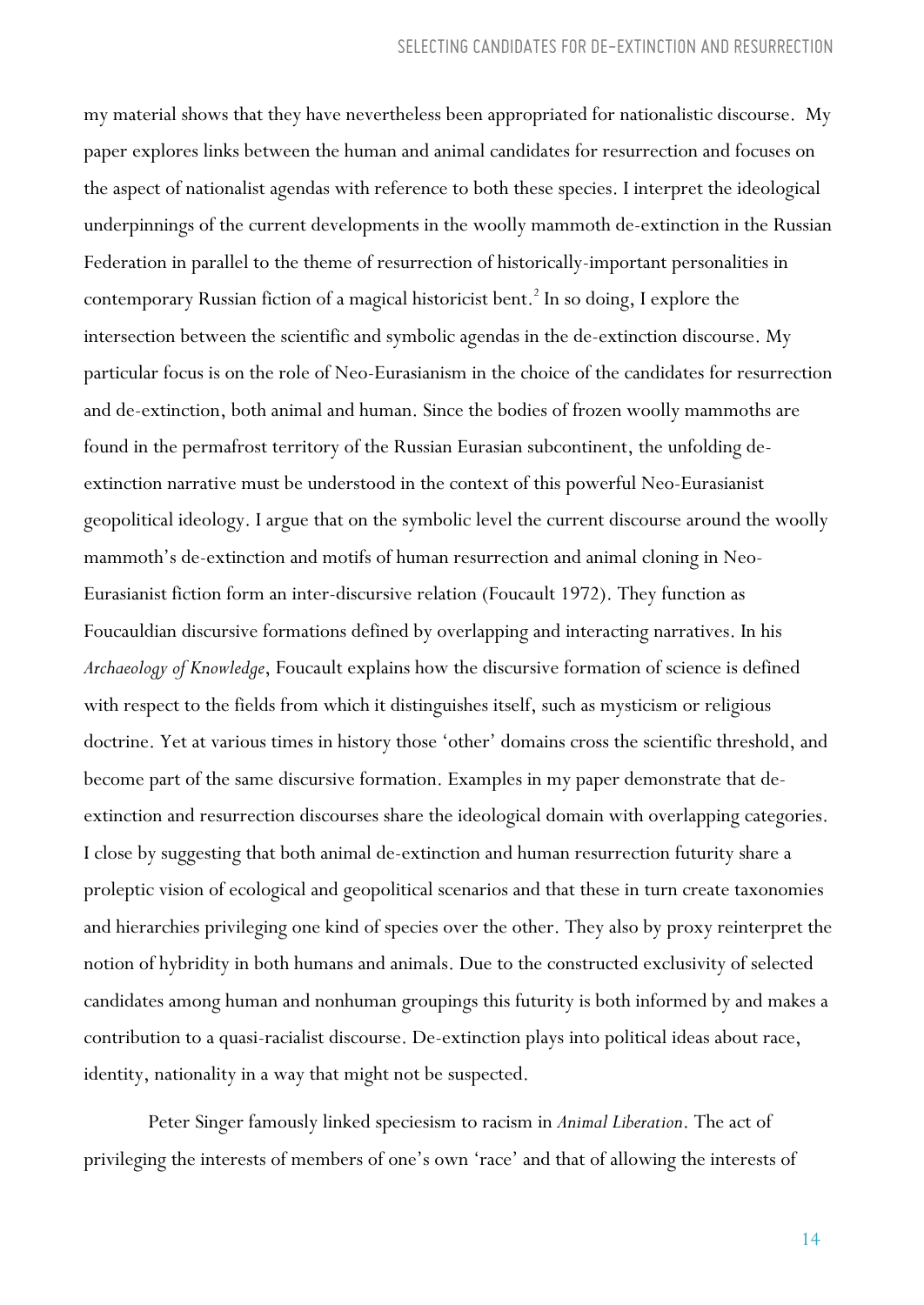one's own species to override the greater interests of members of other species is, in each case, an equivalent pattern of discrimination (Singer 1975). The parallelism between certain animals and racialised national groups played a role in the back-breeding of the aurochs in Germany in the 1930s on the directive from the infamous Nazi Hermann Goering, who wished to recreate the folkloric prey of Roman hunters. Back-breeding is the process that aims 'to bring back traits that used to exist and hopefully still exist somewhere in the genetic pool of living individuals' (Shapiro 102). As was pointed out in the context of biotechnical interventions into animal life, 'the politics and ethics of human-animal relations are more complicated than questions of animal rights or environmental ethics, because non-human animals are implicated in the myriad ways in which we make sense of the world, from gender to nationalism to science' (Dow 2016 148).

What then are the culture-specific aspects in human-animal correlation in Russian reanimation discourse in science and fiction? Since the post-revolutionary 1920s, a very strong link emerged in Russia between scientific experiments on animal reanimation and human immortality, and fiction. The main scientific experiments were done by anabiosis, the method of preservation of species by freezing and then reanimation by thawing, and this found an immediate response in fictional writing (Krementsov 2013). The scientific experiments were either taken seriously by writers or satirised, but in both cases the writing had ideological underpinnings. A group of proletarian poets and writers, the Cosmists-Immortalists, produced a manifesto in which they pronounced death 'ethically impermissible' and resurrection a priority. Well-born writers such as Bulgakov in his 'Heart of a Dog' (1925) and 'Fatal Eggs' (1928) and Alexei Tolstoy in 'Youth Factory' (1928) satirised the experiments of scientists and at the same time polemicised with the writers who embraced the scientific utopia and atheistic ideology (Krementsov 2009, 2013, Mondry 2015). Significantly for the human-animal correlation focus of my investigation, Bulgakov and Tolstoy describe experiments that deal with hybridity<sup>3</sup> or involve the application of the same technique of reanimation to both humans and animals: Bulgakov writes about the surgical creation of a human/stray dog hybrid that gets reanimated after a near-death episode, and about chicken and 'fatal' reptile eggs that get mixed up before being subjected to treatment by a mutation-inducing ray. Both stories thus problematise hybridity as monstrosity. Tolstoy describes a reanimation experiment performed on a cat, a dog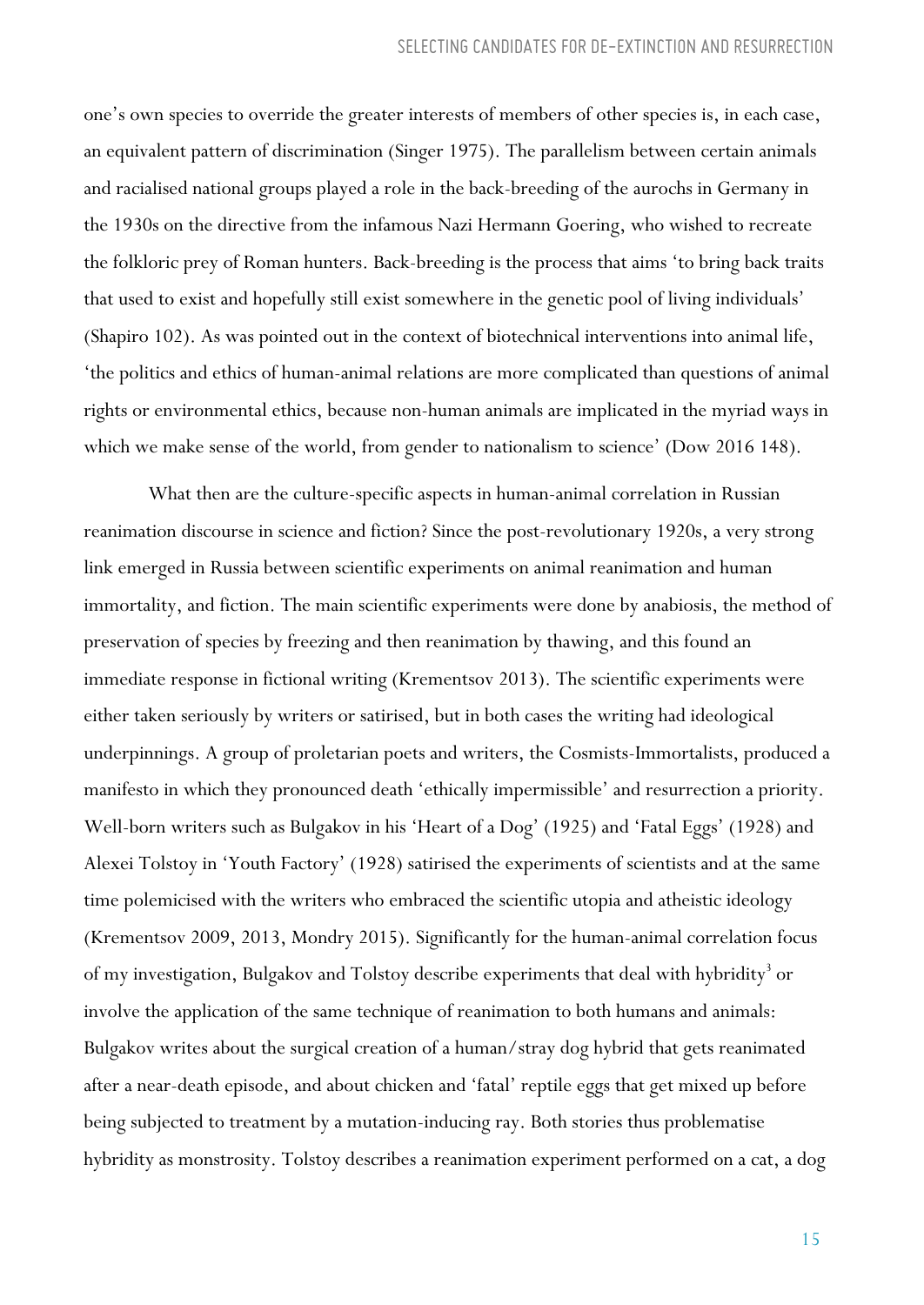and a human for purposes of reanimation and human rejuvenation. While these authors showed that playing God can lead to unpredictable results, for the majority of proponents of resurrection and immortality this issue did not exist, so great was the mass quest to conquer death after the catastrophic losses of life in WWI and the post-Revolutionary Civil War (Krementsov 2013).

Nikolai Fedorov (d. 1903), the author of the highly influential *Philosophy of the Common Task*, did not see a dichotomy between the human efforts to learn methods of resurrection and Christianity's message of resurrection (Masing-Delic 1992). Fedorov taught that through united and collective effort humankind must learn how to scientifically resurrect all the generations of dead by learning how to reanimate the molecules of the dead still preserved in earth. Fedorov saw traditional Russian culture's very reverent attitude towards burial grounds as one manifestation of the importance of preserving dead matter for future resurrection (Hagemeister 1997). The resurrection of past generations of fathers and mothers, he maintained, will be performed by sons and daughters in a scientific-religious response to the correctly understood message of Christianity. It is not fathers or God who have to resurrect the dead, but sons. This scientific-religious Fedorovism underpinned both Russian cosmism and Russian writing of the nationalist orientation during the supposedly internationalist Soviet era. It made a significant comeback in post-Soviet times with a heightened interest in the occult and paranormal science (Glatzer Rosenthal). Significantly, Fedorov's ideas are cited today in relation to the latest animal cloning and genome experiments; in particular, his notion of 'creation of tissue' (*tkanetvorenie*) is viewed as a precursor of contemporary biogenetics (Gacheva 2015). <sup>4</sup>

While current western science's list of candidates for de-extinction includes the Neanderthal, contemporary Russian magical historicist fiction often presents plots about the cloning and resurrection of the country's historical personalities of the past. In this context emerge similarities between the discourses of resurrection and de-extinction. Reports on the new research laboratory for animal de-extinction in the East Siberian city Yakutsk often mention that to bring mammoths back to life is a honourable task because humans were responsible for their extinction. This sense of duty to bring former victims back to life parallels the opinion expressed by a leading writer of magic historicism, Viktor Sharov,<sup>5</sup> in whose popular novels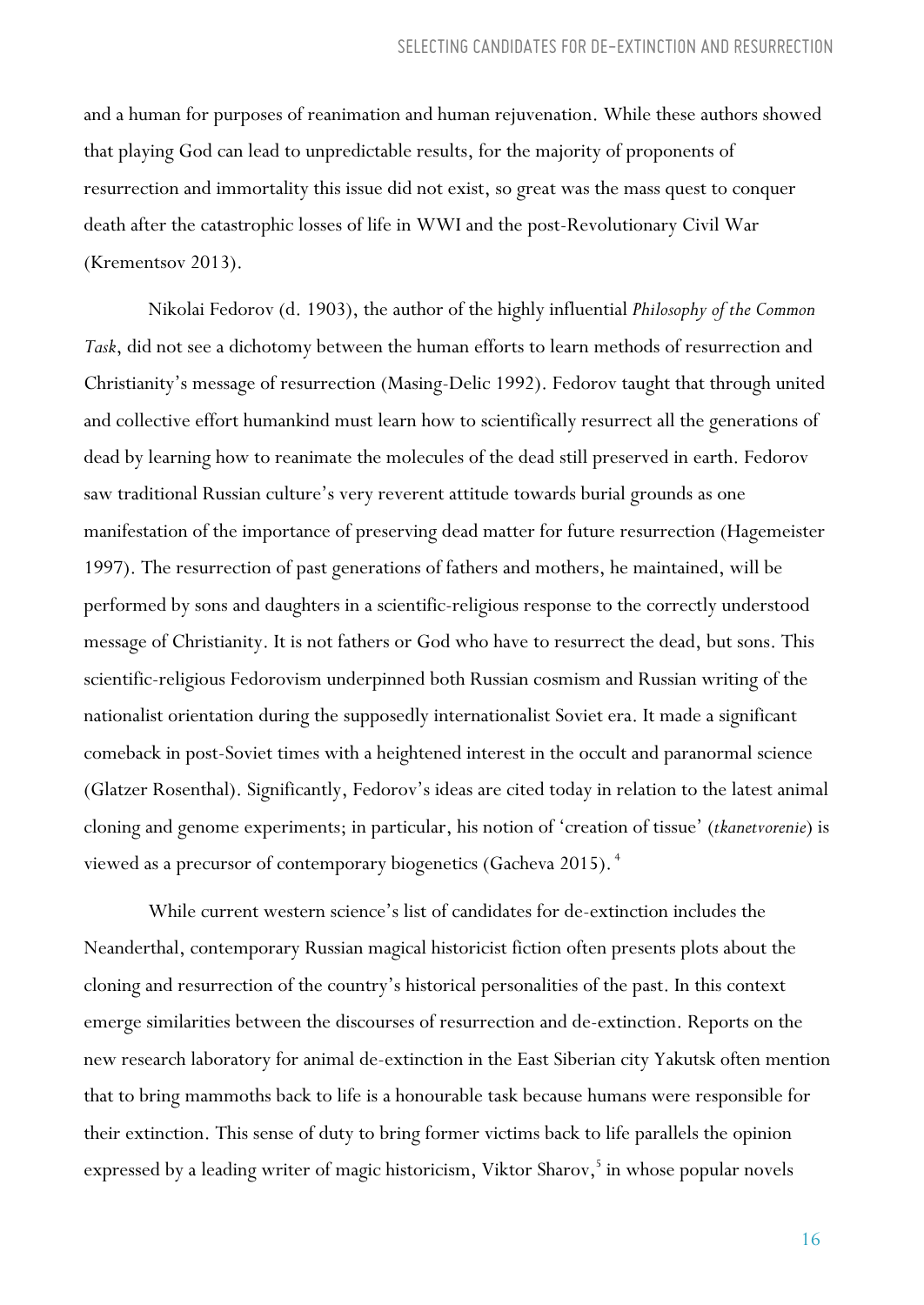Stalin is given a new parenthood, Fedorov himself is a contemporary of Lenin and Trotsky, and all are linked to the experimental projects in genetics and eugenics. In a recent interview Sharov maintained that the only way for him personally as a professional historian to understand how Russian God-fearing people took part in the brotherly war during the Revolution and the Civil War is through the religious-scientific utopianism of the era.<sup>6</sup> Sharov argued that people killed each other because they believed that they would soon be able to bring those killed back to life ('Shkola zlosloviia' 2016). I suggest that there are reverberations of the notion of Fedorovian Common Task in the popular rhetoric around the animal de-extinction. Scientific evidence in the woolly mammoth de-extinction, however, does not confirm that hunting was the decisive factor in the demise of this species. Notably, Sharov talks about 'brotherly war' and implies that it was Russian Christian people's common task to resurrect their ethnic brothers. This focus on the ethnic composition of human candidates for resurrection has a bearing on the selection of animal candidates for extinction: by analogy it racialises the notion of megafaunal charisma.

Neo-Eurasianism is strongly influenced by this scientific resurrectionist futurism (Young 1997, 2012), and its notion of human brotherhood is not all-inclusive. As a geopolitical theory and mythology, it divides humanity into Eurasianist and Atlanticist civilisations. This division is held to be partly ethnic in its basis and proposes the concept of 'complementary ethnicities'. While maritime trading groups like North Americans, British and Jews form an Atlanticist mentality, Russian and Eurasian groups share a different worldview based on nativist, traditionalist and non-mercantile values. More importantly for the focus of my investigation, Slavic and 'Eurasian' people, it is argued, form non-conflicting complementary ethnicities. In the following I will investigate the nexus of ethnicities and animal species privileged in narratives on human and animal candidates for de-extinction. I use two case studies here: the futuristic novel *The Cruise-liner Joseph Brodsky* (2006) by the Neo-Eurasian writer Aleksandr Prokhanov, and opinions expressed in the media by representatives and followers of the Neo-Eurasian paradigm, especially in relation to the current developments in the project of woolly mammoth de-extinction in the East Siberian Republic, Yakutia-Sakha.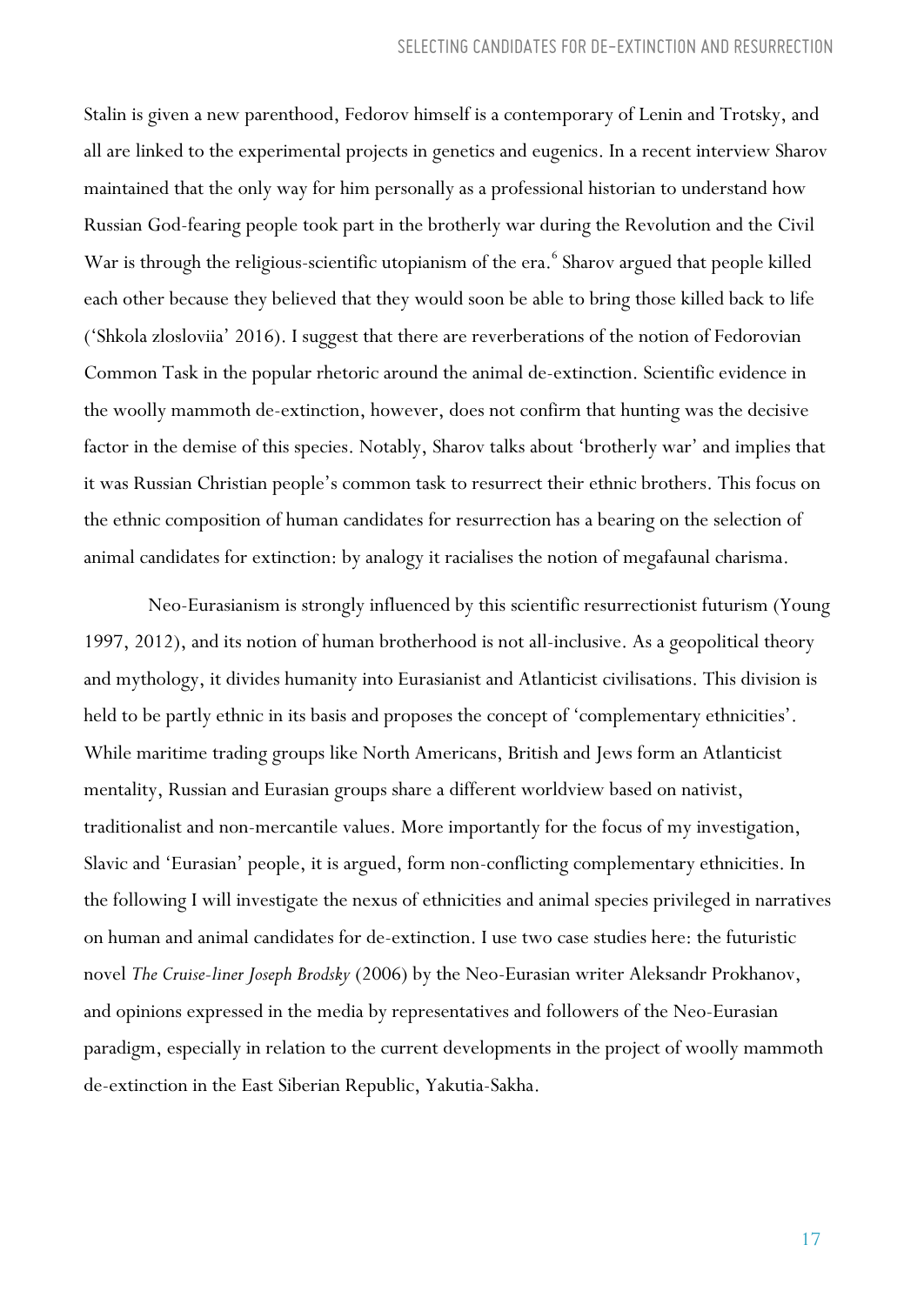## *Fighting genetic wars infiction: Resurrecting Trotsky, cloning Budennyi andhybridisinghorses of the Red Cavalry*

The Neo-Eurasian novel *The Cruise-liner Joseph Brodsky* thematises the real and literal resurrection of Leon Trotsky, who, in the novel, is Stalin's foe because of his conspiratorial activities in genetics (Mondry 2011). The novel's protagonists fight a genetic war in today's Russia, with the opposing sides consisting of Trotsky's grandson, who is a secret agent of the United States, and members of the Russian Federal Security Bureau. Trotsky's grandson, Slovozaitsev is a genetic engineer and an occultist. He is predictably marked by Semitic (and anti-Semitic) tropes and cultural trappings, and in charge of a secret mission to change the genetic code of the Russian people. The resurrection of Trotsky is motivated by his alleged possession of 'the formula of the great project to genetically transform the Russian people' (523).<sup>7</sup> In the novel Stalin has to order Trotsky's assassination in Mexico in order to stop his genetic experiments. Trotsky takes the secret of the genome with him to the grave, and this motivates Stalin to transfer his corpse to Russia where he is secretly buried in a Christian monastery. Significantly, the fictionalised Trotsky wants to change the genetic composition of the Russian people during and after the Bolshevik Revolution in order to make them into a proper internationalist community. Stalin – depicted as an Orthodox Christian – then stops Trotsky from changing these Christian Russian people into non-believing internationalists. The stress on the genetic transferability of religious beliefs speaks of the open essentialism of Prokhanov's concept of the Russian people. Moreover, Trotsky's fictional decision to change the genome of Russians is explained by his reaction to the Russian troops' mistrust of him because of his Jewishness. Prokhanov clearly pits Russian ethnicity against Jewish, and in doing so echoes the Neo-Eurasianist notion of ethnic complementarity, according to which Russian ethnicity conflicts with the quintessentially Atlanticist Jewish ethnos.

In the post-Soviet Russia of the 21<sup>st</sup> century Trotsky's American-educated grandson attempts to resurrect Trotsky in order to find out the secret genome formula to change the ethnic code of the Russian people. Finding Trotsky's grave, he attempts to resurrect him. The scene is marked by a cacophony of Afro- and Native-American magic, Judaic ritual slaughter and scientific experiment: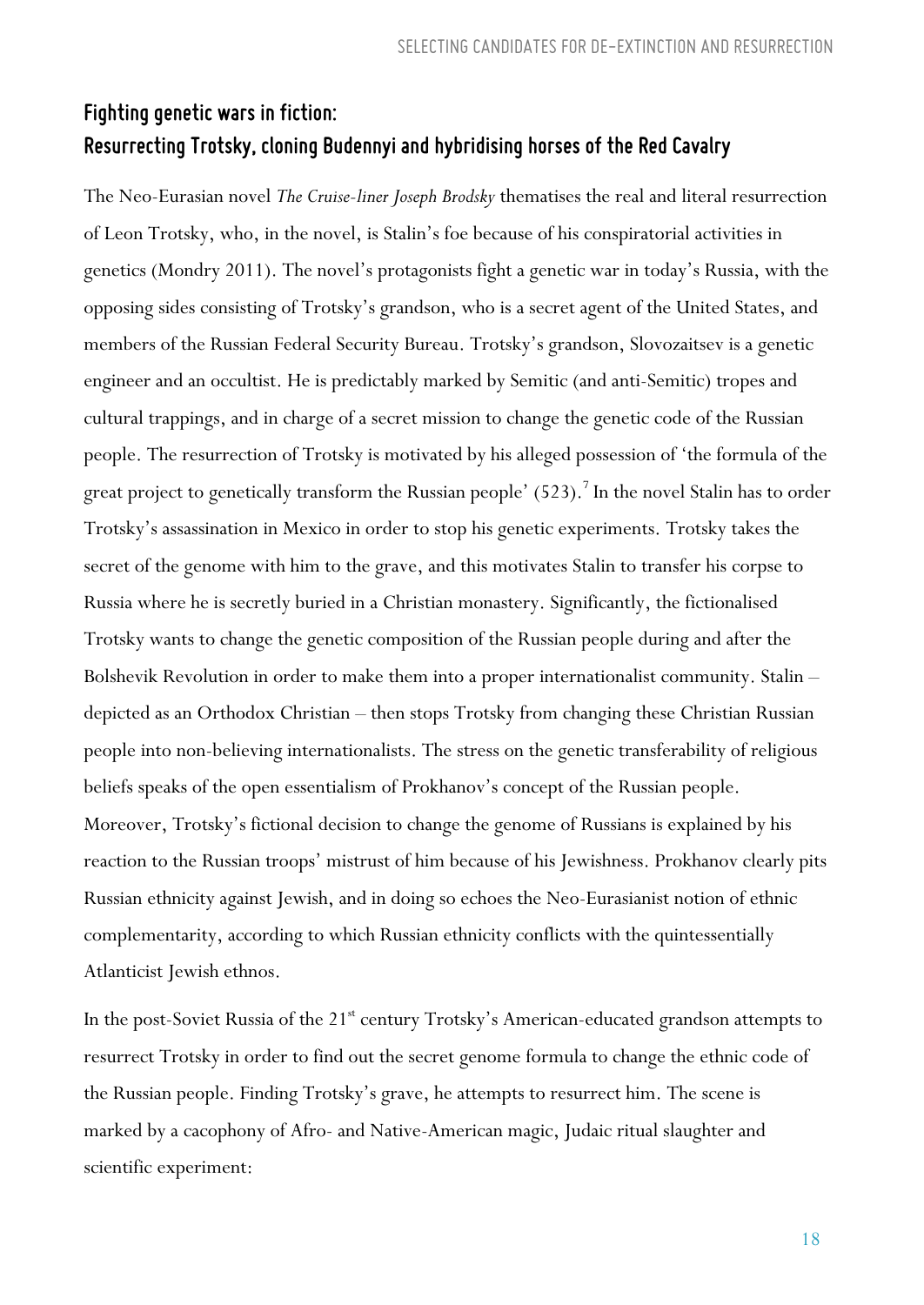The Brazilian carnival filled the valley with silk, ribbons, variety dancers, witches from Rio de Janeiro, magicians from the Amazon, sorcerers from the Atlantic coast (*Teplokhod 'Iosif Brodskii'* 513).

The 'Atlantic' presence here signals the presence of the Neo-Eurasian concept of Atlanticist civilisation which receives unmistakably racist colouring. In this provocative scene African-American musicians are said to smell like monkeys.<sup>8</sup> Trotsky's grandson acts as a Judaic priest who ritually slaughters a goat and spills its blood on Trotsky's grave. He then directs his molecular generator to Trotsky's grave. The scene is evocative of the Fedorovian concept of resurrection of dry molecules in the grave. However, the important nuance is that it is not a Russian 'son' who performs the resurrection of his Russian forefather, but a Jew who attempts to use de-extinction technology on his grandfather:

Bones which lay in the depth of the grave started to grow together. Spinal bones started linking together, joints which were ground into flour started to grow together. Still devoid of flesh, the skeleton started to come to life, moved upwards, digging through the grave with a bony arm, waving with bony fingers from under the earth. [...] But the skeleton lacked vital energies, needed for reanimation. The hand having waved, dropped deep into the grave. […]

Slovozaitsev, a great geneticist and bio-revolutionary […] grabbed the molecular generator … He poured the rays over the grave as if it were a flower bed. Various living molecules and life-bearing cells entered the black soil, penetrated through it, and the surface became like glass, resembling a crystal vase in which rainbows were playing. The grave started to swell and was covered by vapour. A mighty ripening took place in it, and one could hear underground rumblings and creaks. (*Teplokhod* 513)

The imagery has strong similarities to Lenin's real tomb where his embalmed body lies in the glass casket in the Mausoleum. Preserved for posterity in 1924, this triumph of Bolshevik science had a great deal of eschatological underpinning. His life-like body, waiting to be woken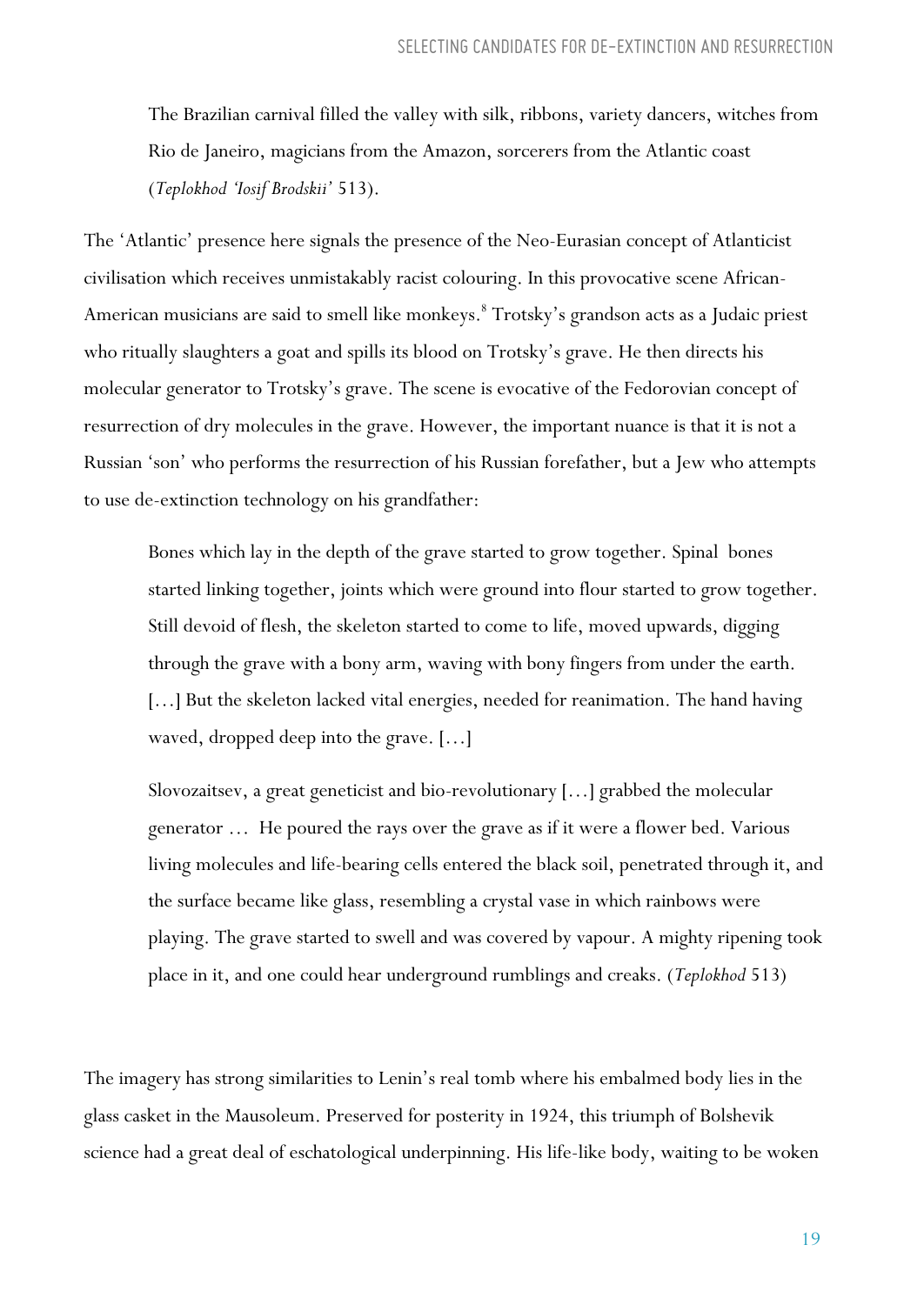up from a long sleep, is in itself a powerful evocation of humanity's dream of waking from the dead as represented in the plot of the fairytale *Sleeping Beauty* (Etkind). Originally, the concept of the embalmed body had a special appeal to simple people as it combined a Christian religious convention of reliquary with the display of secular remains, thus bridging atheistic and scientific worldviews. However, in the context of de-extinction discourse, Lenin's embalmed body, I propose, signifies preservation by scientific method while awaiting further scientific advancements needed to complete the resurrection.

It can be argued that in terms of folk beliefs and in line with the Fedorovian model of the *Philosophy of Common Task*, Lenin's body has to be put into soil in order to be recomposed and reassembled. At present the body undergoes, every eighteen months, a procedure whereby it gets immersed in a glass tub of chemicals containing a mixture of glycerol and potassium acetate. After soaking in the tub for two months the body is removed, wrapped with rubber bandages to prevent leakage, reclothed and returned to public display (Desmond 2002). Paradoxically, in the case of Trotsky's fictional reanimation exercise in the novel, the fact that his body was buried and decomposed increases his chances for resurrection. It can be argued that Prokhanov shows that Jewish conspirators stole the Fedorovian plot, and try to combine it with Atlanticist technologies and scientific achievements. The 'de-extinction' of Trotsky, however, does not succeed. The reason the texts implicitly posit for this is that the power of the prayer of the Russian Orthodox monk is stronger than the combined efforts of Jewish and Amazonian magic and American science. The Atlanticists thus fail to extract the secret formula from Trotsky. The novel implies that the Russian ethnic genetic pool is safe for the time being. Yet the resurrection war is not over: Trotsky's grandson moves Trotsky's body into his secret genetic laboratory situated in the Moscow underground. He also moves from the same grave the bodies of other members of Trotsky's circle who were shot on Stalin's orders, predictably all Jews, to the laboratory where he intends to subject them to the latest techniques of resurrection and where they will rise alive 'as is after the anabiosis' (523). Anabiosis, the 1920s buzzword in the resurrectionary discourse, thus makes a comeback in Prokhanov's contemporary fiction.

At this stage we might ask why Prokhanov has 'the great geneticist' move the bodies out of the soil to the laboratory to complete his task. The answer, I propose, lies again in the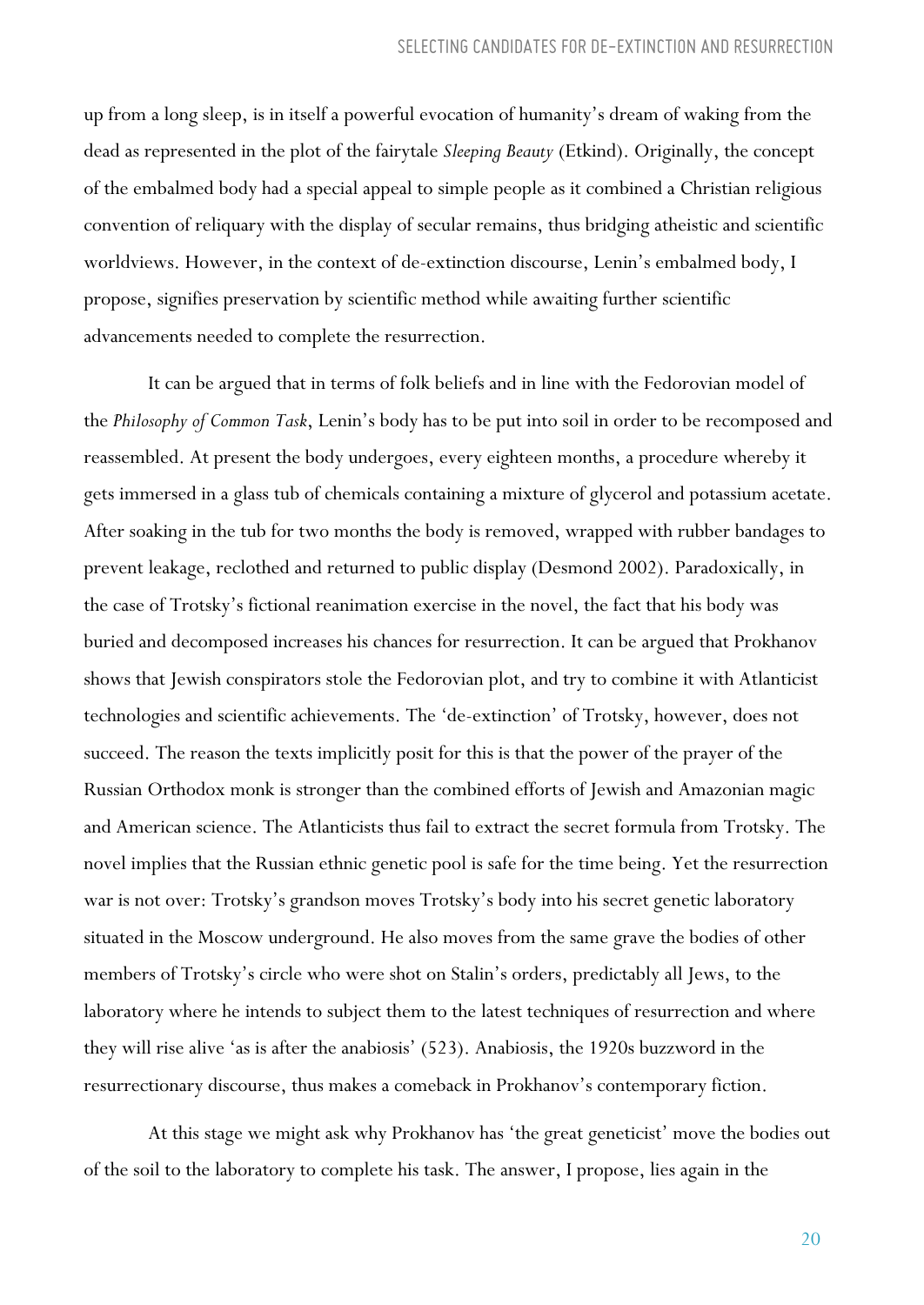Fedorovian Christian concept of dry molecules found in the native soil of the burial places of forefathers. Stalin's choice of burying Trotsky's and his other Jewish colleagues' bodies in a Russian Christian monastery can be seen as a security measure against the power of unchristian forces. Following this logic, by removing Trotsky and his four collaborators from the Christian ground, 'the great geneticist' increases his chance by isolating them from the territory with active Christian energy, the kind of energy that hinders the resurrection of these enemies of the Russian collective gene-pool.

The science of Prokhanov's human reanimation scheme appears to be as follows: bodies which have been buried in the soil have been de-composed into molecules. Slovozaitsev managed to partially reassemble them by his molecular genetic generator. He then moved them in a frozen state to the laboratory, where yet another secret de-extinction process has the same results as de-freezing or anabiosis. The project is underpinned by Fedorov's notion of resurrection of generations of the dead from the molecules found in soil. What gives the genetic de-extinction political connotations is the notion of a genetic war between the conflicting 'uncomplementary' civilisations, Atlanticist and Eurasian.

This war has a human-animal connection and correlation in terms of genetic manipulations, since it is fought by Americans against Russians also by means of food contamination. The frozen chicken legs that the US exported to Russia in the 1990s find their way into the novel, and allegedly contain special molecular modifiers which attack Russian genes leading to a weakening of the vitality and reproductive abilities of the Russian people. The motif of parallelism in genetic experimentations on humans and animals manifests in the novel in connection with genetic engineering, cloning, de-extinction and hybridity. The current speculative science of woolly mammal de-extinction requires a surrogate donor mother (Shapiro 141-159).<sup>9</sup> When Prokhanov describes the secret experiments conducted by Trotsky in the 1920s he refers to artificial insemination. These techniques are aimed at cloning such hybrid creatures as centaurs whom Trotsky intends to use in the Red Army. It is at this juncture that Prokhanov's fiction creates an intersection between human and animal cloning and deextinction. Central to Prokhanov's anxiety around the politics of cloning and de-extinction are the notions of genetic purity and hybridity.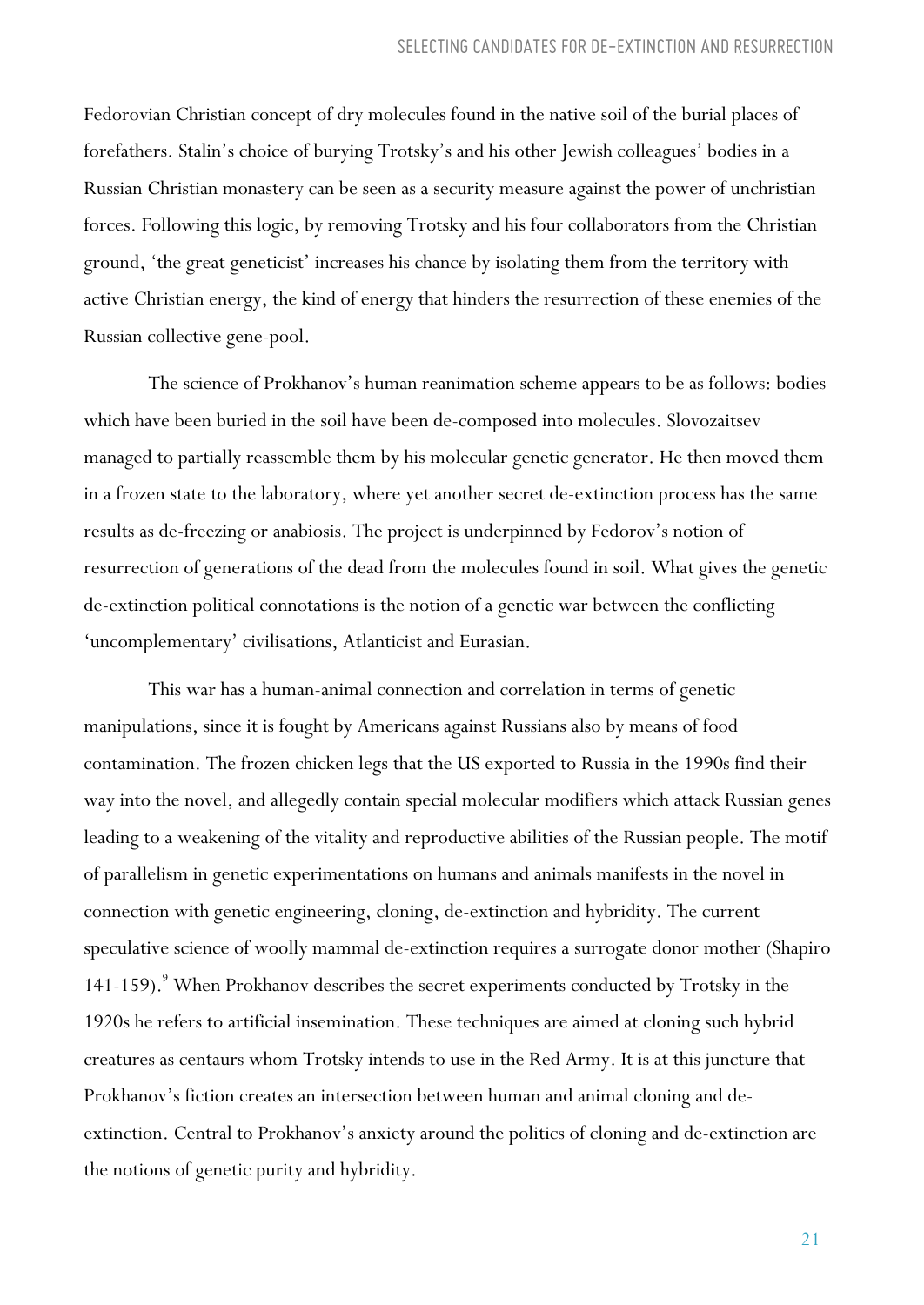The horse-man centaur that Trotsky succeeds in cloning is named Budennyi which corresponds to the name of the Red Cavalry Marshal and hero of the Russian Revolution and of the Civil War. The historical Trotsky, it must be noted, was a commissar in the Civil War and enjoyed enormous popularity in the Red Army due to his energy and the populist appeal. His status as a Civil War hero, combined with the formidable intellectual abilities expressed in his speeches and writing, made him an object of Stalin's envy. In Prokhanov's magical historicism/scientism, I suggest, Trotsky's creation of horse-men to populate the Red Cavalry is offensive because it is seen as an act of profane misuse of the Russian ethnic genome for human-animal cloning. The notion of human-animal hybridity creates an intersection with cross-ethnic hybridity in the context of the broader genetic war fought today by the great geneticist Slovozaitsev.

To understand this correlation between human and animal hybridity and Neo-Eurasianist complementarity one can refer to the original source of the concept of complementarity, Lev Gumilev's (1912-1992) programmatic *Ethnogenesis and Biosphere of the Earth* (*Etnogenez i biosfera zemli*) (1989). Gumilev puts human-animal correlation into the context of ecosystems and gives an essentialist interpretation of geographies, indigenous people, 'new foreign ethnic invaders', and local fauna. He compares the effect that 'parasitic' ethnicities have on the 'local eco subsystem' to the zoological concept of 'a chimerical construction' and illustrates this by comparison with the effect which tapeworms have on the host animal body. Embedded, however, in this imagery is the notion of hybridity, since the penetrating organism 'alters the biochemistry of the host organism' (Gumilev 1989, 302). Hybridity, by implication, can be complementary or parasitic and conflicting.

This Gumilevian construct has a bearing on the genetic theme in Prokhanov's novel, and it also has implications for the theme of human and animal cloning and de-extinction. Gumilev's theory discursively suggests a moral order to types of hybridity. It suggests that the Russian ethnos links un-problematically with non-Slavic people of Eurasia, and, in doing so proffers a concept of complementary hybridity – a quasi-hybridity which creates a harmonious synthesis. This hybridity can thus be graded into privileged hybridity, or complementary in Neo-Eurasian terminology, or into a compromised, negative hybridity. This reinterpretation of hybridity has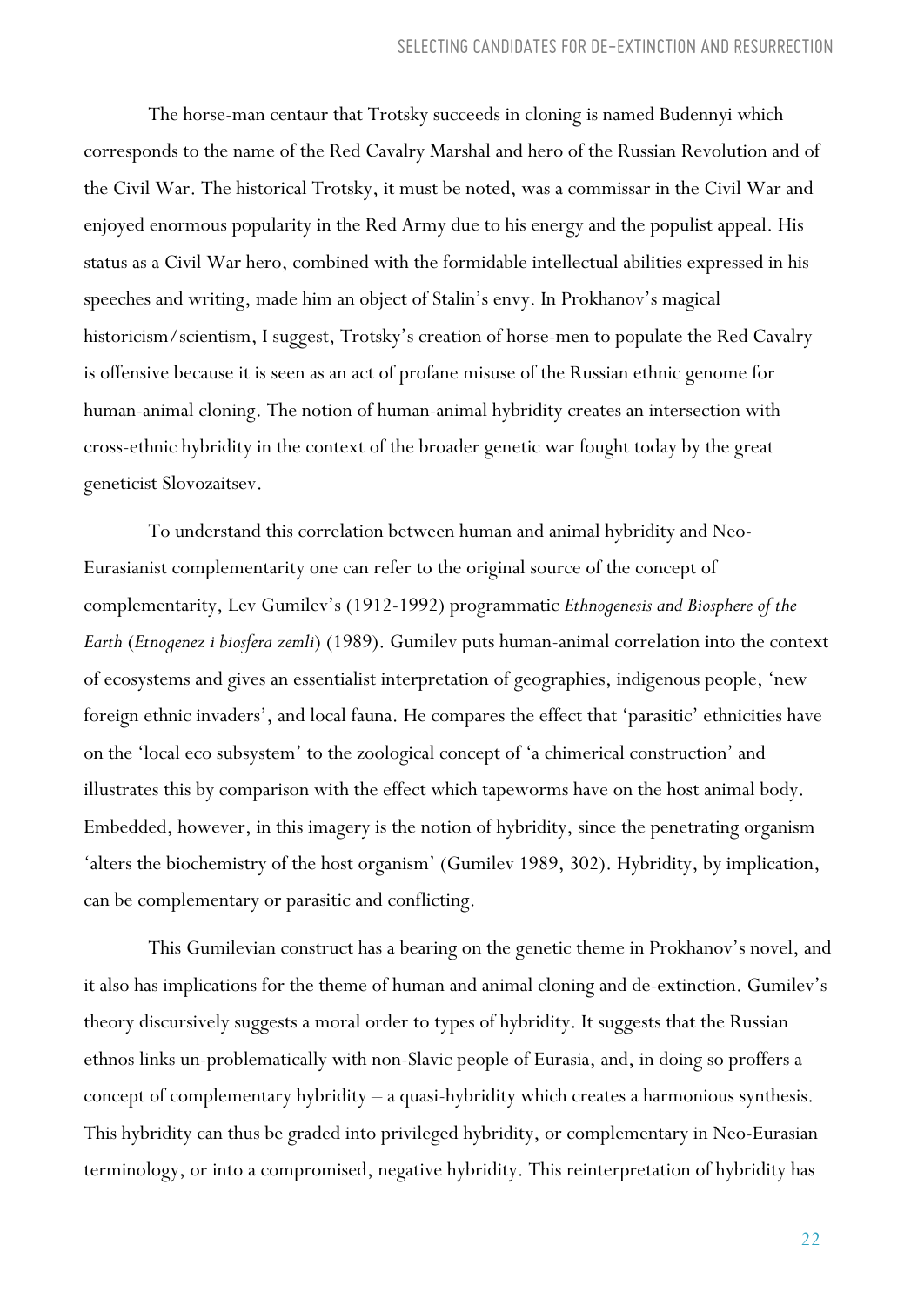implications for animal cloning and de-extinction. The emergent scheme has distinctly racialist underpinnings, based on the transfer of the category of ethnic complementarity across animal species. One construct gives birth to another.

## *The Asianelephant mother and the woolly mammoth: the Neo-Eurasianist connotations of de-extinctionprojects*

At this stage of my investigation I would like to explore how these quasi-scientific ideas about genetic hybridity, cloning and de-extinction relate to the current discourse around woolly mammoth de-extinction. How does the notion of ethnic complementarity that features in Prokhanov's writing overlap with the narratives around woolly mammoth de-extinction in Russia today? In relation to the current global woolly mammoth de-extinction it was noted that 'as idea and artefact, it can be enrolled to evoke the facts of the deep past but also the promise of the deep future' (Fletcher 95). My aim is to explore what past and whose future this idea and construct signify in the context of concrete, culture-specific discourse, as informed by Neo-Eurasian geopolitics and ideology.

Where Neo-Eurasianism is concerned, a key aspect of the woolly mammoth narrative is the geographical location of the frozen remains of the animals. They are found in the Russian Far North and Far East in the Eurasian continent. This territory is inhabited by Russians as well as people of the East Siberia and Far North, many of whom are defined in Russian geopolitical vocabulary as 'small peoples of the North' (Slezkine 1994). Of special relevance is the fact that Siberian ethnic groups are classified by Neo-Eurasian theorising as complementary to Russian ethnicity (Gumilev 1982). They thus form an integral part of the Eurasian ethnos. In Soviet times these nationalities were patronised by the Russian nationalist discourse (Gumilev and Okladnikov  $1982)^{10}$ , and during the post-Soviet dismantlement of the Union of Socialist Republics all of these autonomous regions stayed within the Russian Federation. In the 1990s tensions around de-centralisation and drives for greater administrative and economic autonomy from Moscow had to be resolved, especially in cases involving autonomous republics and regions rich in mineral resources such as gold and diamonds. The North East Siberian Republic of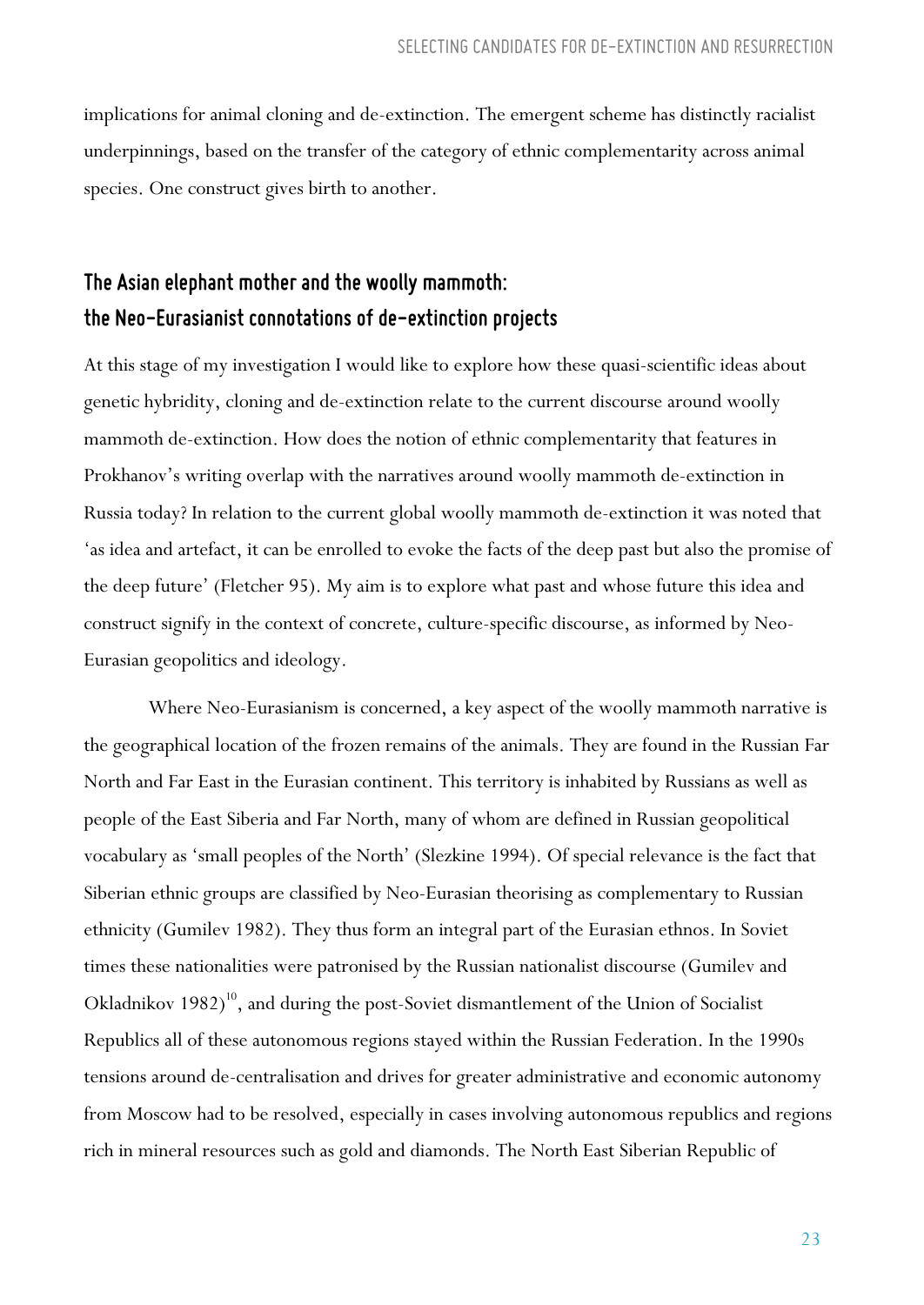Yakutia-Sakha is the focal place of the mammoth de-extinction project today. It has one of the biggest diamond deposits in the world and the biggest in Russia. In the 1990s its local authorities negotiated better deals from the central government in Moscow. As such this relationship serves as an example of harmonious political and economic co-operation between the centre and the periphery. In the context of Eurasian geopolitics Yakutia as well as all the Russian Far North and Far East regions are of special strategic importance to Russia for developing new economic and political alliances with its South Eastern neighbours. Although the contemporary Eurasian politics of the Russian government is not to be conflated with Neo-Eurasianist ideology, scholars have noted that this ideology contributes to the government's strategies in the region of Eurasia and south of its borders.

Yakutsk as the capital of Yakutia-Sakha houses the biggest collection of woolly mammoth remains in the world. In 2015 the first Russian laboratory for the study of the DNA of extinct species was opened here. Yakutsk has the biggest university in the region, the University of Far East North. This makes Yakutsk a logical place to conduct research around this local species and to develop the field of de-extinction of woolly mammoths. 2015 press reports say that the current animal de-extinction project is based on cooperation between Russian, South Korean and Chinese researchers.<sup>11</sup> This includes cooperation with the South Korean research Institute *Sooam Biotech* which specialises in animal cloning. Since well-preserved mammoth bodies have been found in the permafrost territory of Yakutia-Sakha and it is of vital importance for scientific success to use well-preserved animal cells, it makes apparent sense for the local authorities to find their partner institutions in Korea, which is not geographically remote. Additionally, in terms of geopolitics the choice of partner for scientific cooperation in Asia fits Russia's Eurasian geopolitical strategy. Notably, President Putin visited the Yakutsk Research Institute's 'Mammoth museum' in 2013 in the context of the mammoth de-extinction project, named 'Vozrozhdenie mamontov' ('Revival of mammoths').

To re-create woolly mammoths, scientists have to use present day elephants as surrogate mothers (Shapiro 2015). In this way the resurrected animal becomes a hybrid. What are the symbolic implications of this type of hybridity? Notably, the Russian Yakutian-Korean project plans to use Asian elephants as mothers for the DNA extracted from frozen mammoths.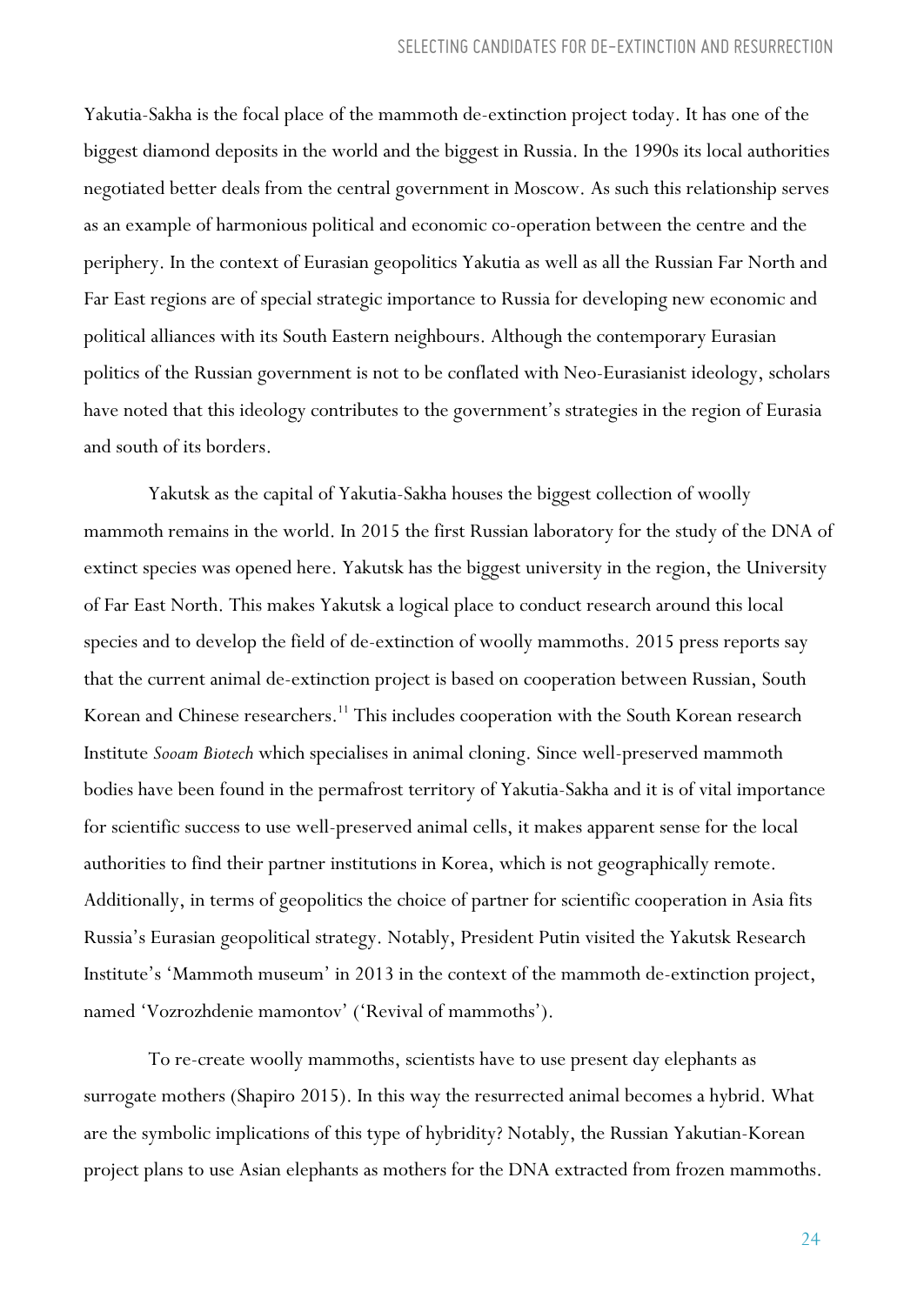The choice of Asian elephants is partly dictated by their being the closest living animals to Siberian mammoths (Shapiro). When it comes to the symbolic underpinning of scientific projects of animal-de-extinction, the case of the woolly mammoth bears points of resemblance to the Russian cultural narrative of resurrection, especially of the Neo-Eurasianist type. In this context the question of motherhood carries not only biological, but also symbolic and political connotations. De-extinction as procreation becomes a matter of purity and danger, as well as hybridity. The symbolic implications of these notions have been well explored by anthropologists whose research shows that cultures treat hybridity as sites of contamination and subversion (Mary Douglas). Are we to detect more than technical requirements in the choice of the Asian elephant for surrogate motherhood? When American or Canadian scholars refer to the Asian elephant as the most feasible present-day living elephant for mammoth de-extinction in northern America they use it in a different symbolic field from that of Eurasianism, that of the American concept of 'Wilderness'<sup>12</sup> (Ducarme 4). One and the same animal can carry different, culture-specific meanings. In the case of the current partnership in the Yakutsk mammoth deextinction project, Russia's Eurasian geopolitics and Neo-Eurasian notions of complementarity create an intersection. The permanent donor motherhood in animal de-extinction, I propose, can lead to reinterpretation of the notion of hybridity itself. It can, I suggest, lead to the creation of new taxonomies and hierarchies which privilege one kind of hybrid against the Other, animal and, by implication, human. This intersection of animal hybridisation and ethnic human complementarity is where a distinct parallelism occurs in the symbolic correlation between the preservation of endangered animals, de-extinction and the patronising of people of the Far North. While on the surface the mammoth de-extinction drive appears to be part of the process to restore the ecosystem for the holistic benefit of fauna, flora and humans, the Neo-Eurasianist context gives the project a distinct symbolic meaning. The new mammoth hybrid becomes correlated with the construct of complementary-hybridised Eurasian ethnicities of Siberia.

This symbolic field creates a further overlap with the scientific experiments: the fact that the Head of the Korean partner institute, Professor Hwang Woo-Suk, was infamously involved in the claim to have successfully cloned a human embryo only reinforces the parallelism between the human and animal resurrection. While, as is widely reported, Hwang's institute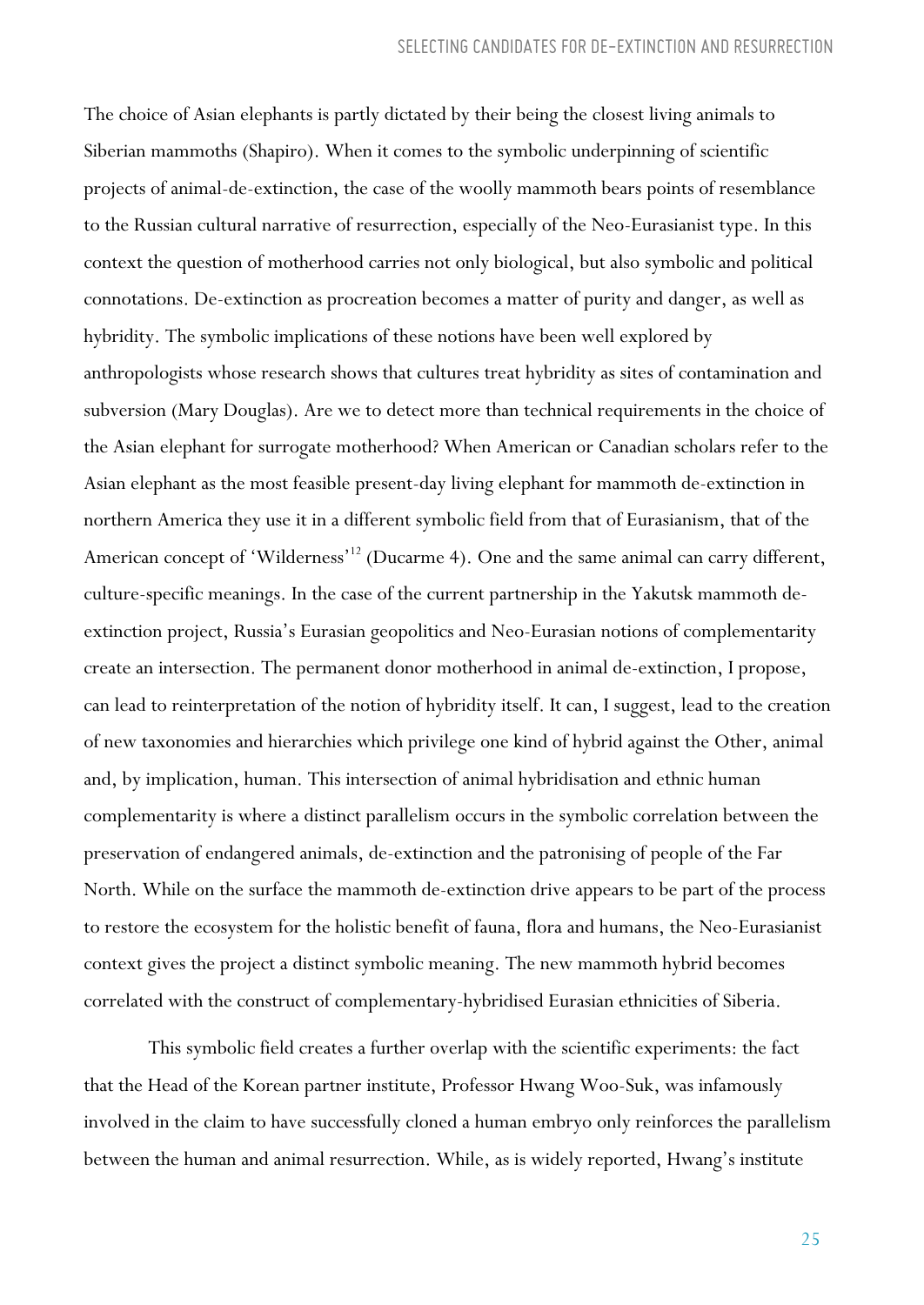today clones dogs on a commercial scale, the behind the scenes work on human cells points to a correlation between scientific experiments on animals and humans.<sup>13</sup> Moreover, experiments on the use of animal cells for human medicine raise issue of cross-species hybridity. This not only raises the issues of ethics but also further mystifies scientific projects and, in popular imagination, blurs the line between scientific hubris and occult magic. The scientific and symbolic narratives overlap and form a Foucauldian discursive formation.

The mammoth de-extinction project does not function in a cultural vacuum. As a project that deals with death and reanimation of life it forms part of a wider post-Soviet interest in the occult, the esoteric and the paranormal. Prokhanov's fiction illustrates that there is no apparent contradiction between science and the mystical domain: on the contrary, the message is that in the hands of the enemy, the latest technology, genetics and magic ritual form a synthesis (Livers 2010). What constitutes the difference is the right kind of belief. This true belief is essentialised because only selected ethnicities have this 'right faith'. Often, this 'Russian' faith combines elements of Christianity and neo-paganism to reflect the geo-ethnic composition of Eurasia (Laruelle 2011), and, more importantly, to define the ethnic collective by common historical roots that go further down in history than the introduction of Christianity in the region of the Old Rus' in the 9<sup>th</sup> century. This complex, contradictory and multifaceted phenomenon includes a quest for the holistic relationship between cosmos, 'man' and nature, but is also underpinned by 'the territorialization of ethnicity as one of its political foundations' (Laruelle 2011, 16). The post-Soviet popular interest in the supernatural parallels a rise in conspiracy theories, many of which are used to explain the collapse of the Russian economy as well as various ecological and environmental disasters (Glatzer Rosenthal). The popularity of esoteric movements has both political aetiology and implications. There is a popular belief that Russia is the victim of scientific, technological as well as supernatural manipulations by external conspirators. This belief creates a two-way traffic between societal beliefs and representations in fiction. Neo-Eurasianism is an important contributor to this form of political syncretistic worldview. In this context, the symbolic field of the woolly mammoth de-extinction project intersects with such diverse issues as geopolitics, ethnic identities, ecology and religious and esoteric worldviews.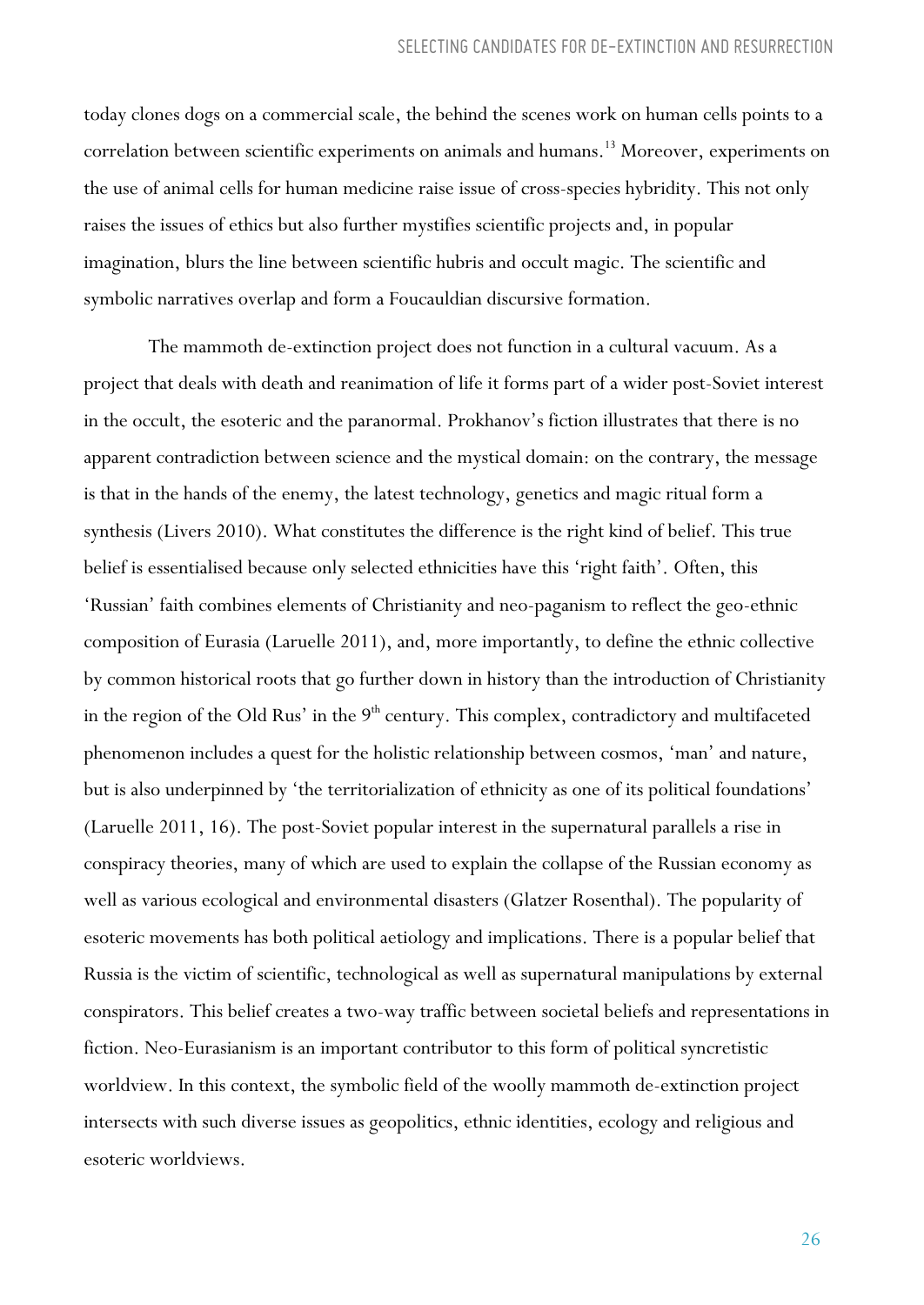#### *Whose Humanand Animal Revival?*

The Yakutsk science institute which handles the woolly mammoth de-extinction project hosts the Mammoths Museum. The museum's display cabinets exhibit woolly mammoths' bodies found in the permafrost. The preservation of these bodies is maintained by keeping them at extremely low temperatures. The context of the museum's proximity to the de-extinction research centre emphasises the connection between preservation and reanimation, in line with the scientific views that the success of de-extinction depends largely on preservation.<sup>14</sup> Moreover, the preserved body displays lay bare the connection between the museum with its animal exhibits and the Lenin mausoleum, thus creating a continuum between animal and human resurrection. This connection is obvious in contemporary Russian society and as such it was reflected in the title of the article on the Yakutsk mammoth de-extinction experiments published in the national newspaper *Komsomol'skaia Pravda*, 18 September 2014: 'Mammoth Lived, Mammoth Will Live!'.<sup>15</sup> This suggestive title is copied from the famous Soviet slogan 'Lenin lives, Lenin will live forever!'. The irony of the title reveals the 'hidden' meaning of preservation of human bodies: that of bringing them back to life. The Russian word chosen for the mammoth de-extinction project is 'Vozrozhdenie mamontov', *vozrozhdenie* being a polysemous word that includes a range of meanings, from 'revival', 'reanimation' and 'return to life' to the concrete term for the historical era – that of the European Renaissance, *Vozrozhdenie*. It appears to be carefully chosen to distinguish it from a religious 'resurrection' – *voskreshenie.* By choosing this title the de-extinction project positions itself both as a secular and more-thansecular undertaking. As '*Return to life*' this word denotes fuzzy borders between science, technology and mysticism. As 'reanimation' it has a secular meaning. At the same time for a monotheistic religious believer 'return to life' can mean physical resurrection made possible with God's guidance via science in this life, and this is how Fedorov conceptualised his resurrection. For polytheistic or shamanic believers such as those of the native Yakutians, Evenks and Yukagirs respectively, return to life can happen by the will of deities. This fuzziness reflects the way in which animal de-extinction can parallel notions of human resurrection and achievement of immortality in contemporary culture informed by numerous trends of symbiotic worldviews. The 1920s animal reanimation experiments, human rejuvenation and the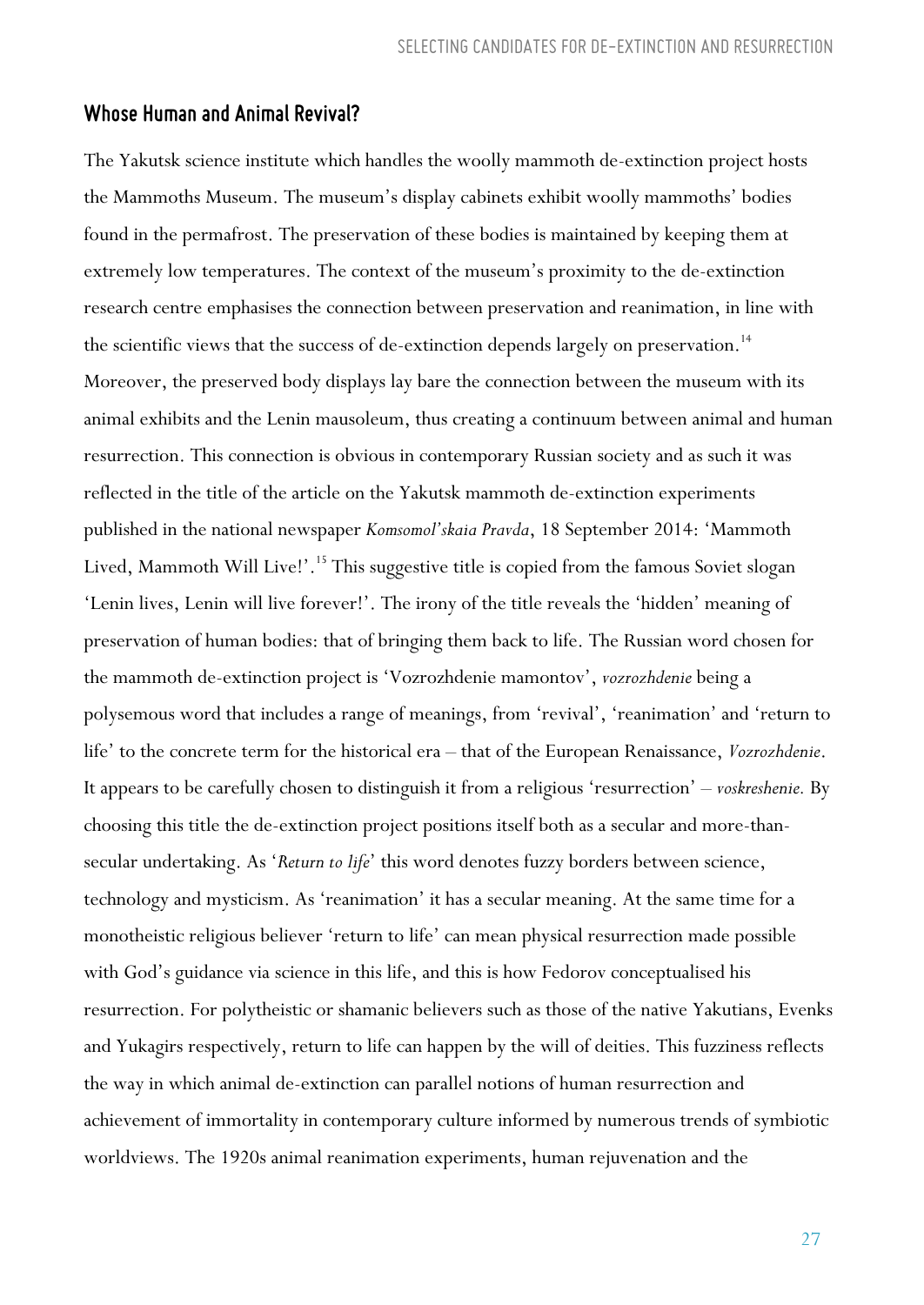embalming of Lenin appealed to advocates of science and religious believers alike. These popular perceptions and scientific initiatives were harmonised by the concrete historical circumstances: the huge losses of life in two wars. Combined with the establishment of the brand new society the turn to futurity required the ability to conquer death and establish paradise on earth. Today, the global interest in mammoth de-extinction is driven by the special appeal which this charismatic megafauna holds in popular imagination. This appeal has been explained by the 'promissory' message of biotechnologies that claim to guarantee a better future for humans (Fletcher 95). Yet it is important to remember that the 'Vozrozhdenie mamontov' project is located in East Siberia, and this embeds the project also in a local ethno-cultural domain (as well as in regional socio-economic sphere). As such, it becomes part of the bigger (Neo) Eurasian phenomenon.

The presence of the mystical sphere in attitudes to mammoth de-extinction was apparent in interviews with the people of Yakutsk in 2015. Laypersons on the street spoke negatively about the mammoth de-extinction project because they feared that experiments would disturb the dead animals (Macuch 2015). This notion demonstrates the indefinite status of a frozen body as suspended between the states of being dead and alive, or as undead. This state of being frozen and, de facto, preserved by nature also shows that frozen mammoth bodies are perceived as being in their natural state as long as they remain buried in permafrost; it is this state that should not be changed in an unnatural way. Yakutia is considered to be one of the three least religious regions in Russia today. Journalists and documentary makers Macuch and Anderson have also fostered some insight into the views of lay Russians on mammoth deextinction. The women whom Macuch and Aaronson randomly interviewed did not identify themselves as Christian believers nor did they self-report as possessing a systematic religious opinion. Rather, they expressed a syncretistic popular belief based on the notion of special powers of the dead, be they human or animal.

There is, however, a concrete culture-specific belief in relation to dead mammoths and the domain of human and animal afterlife. The most ancient and endangered people of the arctic Siberia, the Yukagirs, connect the mammoth remains with death, and this belief is reflected in the Yukagir word *Kholgol*, *khol* is the ancient word for the mammoth – *ol* meaning death (Egor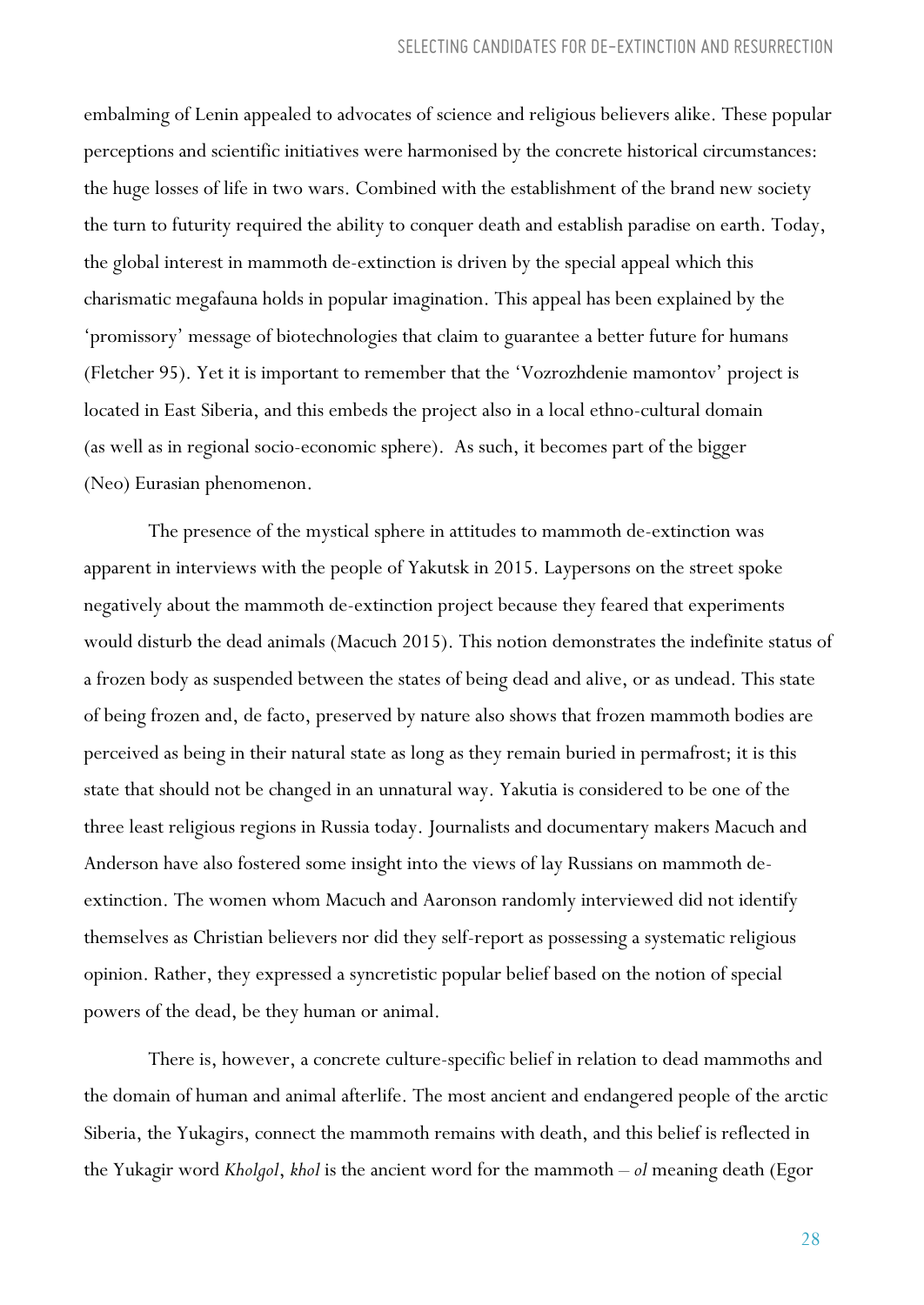Fedorov). The fact that mammoths' bodies are found in earth explains the belief that the mammoth is a chthonic animal who gets killed by the sun if it attempts to get out onto the surface. For Yukagirs to find mammoth remains was considered a bad omen predicting death. The belief is widely known among the people of the area, and it is reported that elder people do not like to disclose their findings of mammoth remains out of fear of bad luck. These beliefs, however, coincide with the economic necessities for survival, and mammoth ivory mining as well as the recent market for mammoths' bodily remains driven by scientific experiments are the contributing factors to the well-being of this endangered minority. The mammoth deextinction in this region is a complex continuum which brings together science, mystical beliefs, and survival of endangered people of North Siberia.

This discourse, moreover, relates to the meaning of the word *vozrozhdenie* as synonymous with Renaissance. As such it implies the revival of the whole cultural and environmental ecology of the region, including its indigenous people.<sup>16</sup> In Yakutia today the majority of the population is culturally and linguistically Russified. All 450,000 Yakutians who declared Sakha as their native language are bilingual and speak Russian. Starting from the  $7^{\rm th}$ century Yakutians moved from the south of the river Lena to the territory of the present day Sakha region and pushed the indigenous Yukagirs further north. The latter had to survive in the extreme conditions of the arctic North and developed their own sustainability by deer rearing, fishing and dog breeding. Today there are only 1,600 Jukagirs, and their language, which belongs to Paleo-Siberian group, is on the brink of extinction since only 10% of Yukagirs speak it. It is quite clear that the hypothetical arrival of de-extinct mammoths in the supposedly not distant future is not likely to increase their chance for survival. The same is applicable to Evenks, Evens and other small peoples of the Far North.

When in 2010 the Yukagirs wanted to keep the mammoth body recovered in the region of their habitat, they were offered a deal by the Yakutsk research institute. Initially the local group of Yukagirs wanted to keep the mammoth as a display that might attract tourists to the area. The Institute paid for the mammoth body and moved it to the research centre for scientific experiments. When in 2013 scientists started to study this female mammoth's brain, they called the mammoth Juka. The name was intended to acknowledge the place where the mammoth was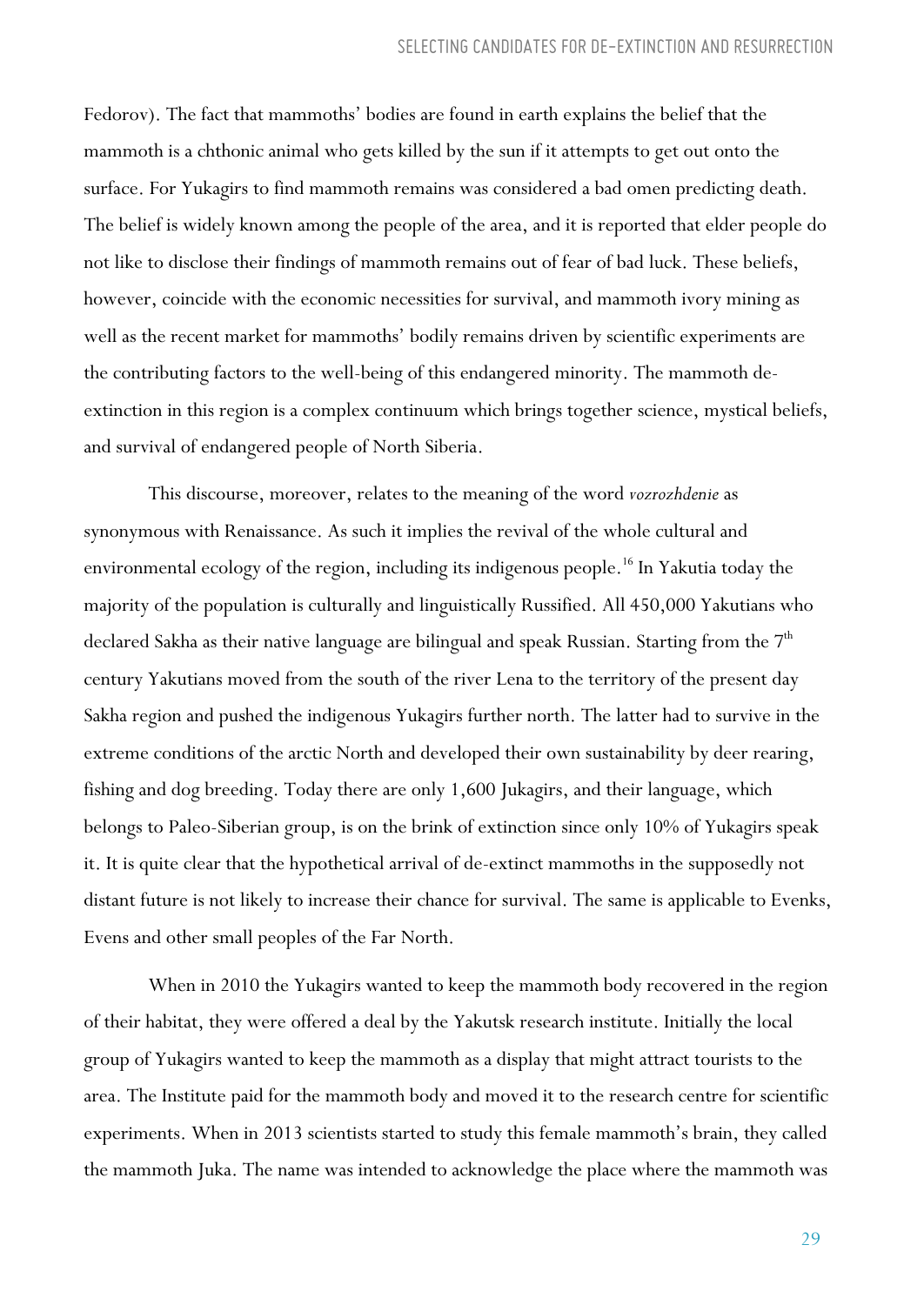found. Significantly, the name suggests the mammoth's quasi-tribal origins. Implicit in this association is the notion that the experiments on the mammoth Juka are felt to be relevant to the future of the endangered Yukagirs themselves. Yet in spite of the suggested parallelism, the economic dimension to this episode demonstrates that the cultural interests of this endangered minority are of secondary importance to scientific experiments on mammoths. Currently, there is a Pleistocene Park run by the Northeast Science Station of the Russian Academy of Science on the Kolyma River. This park is the most northerly part of the habitat that once was the rich tundra grassland that supported mammoths during the Pleistocene ice age. The plan is to rewild this park with genetically modified elephant-mammoths.<sup>17</sup> However, the plans to recreate the ecological habitat with holistically integrated fauna and flora in the Yakutia-Sakha region show no evidence of feasibility studies which would consider the medium to long-term implications of repopulating the tundra with woolly mammoths in relation to the advantage of local human populations, all of whom are on brink of extinction. The latest paleontological and archaeological findings of faunal remains in Russia's arctic north show that not all 'mammoth graves' are associated with human activities: 'Many concentrations of mammoth bones are believed to be of primary natural origin, resulting from multiple natural deaths of animals' (Putilko et.al. 2016, 2). The fate of mammoths paralleled by the precarious case of endangered nations of the Far North shows both human and animal vulnerability. Eric Santner (2006) wrote about emergence of 'creaturely life', which calls for compassion, at unexpected intersections (29). An intersection between endangered nations and endangered animals exemplifies such life. This life also shares features of what Anat Pick terms creaturely vulnerability (Pick 2011).

#### *Whose vulnerability?*

The extinction of mammoths is particularly emblematic of this vulnerability in popular imagination. The image of the mammoth received a specific interpretation in Russia in the first decade of the 21st century when it was used in the All-National Youth Forum 'Seliger-2007' during the government-driven campaign to change the negative demographic of the Russian nation. The Forum had an installation on its grounds of a two metre tall mammoth with a slogan 'Mammoths Became Extinct Because They Stopped Procreating'. Notably, this exhibit was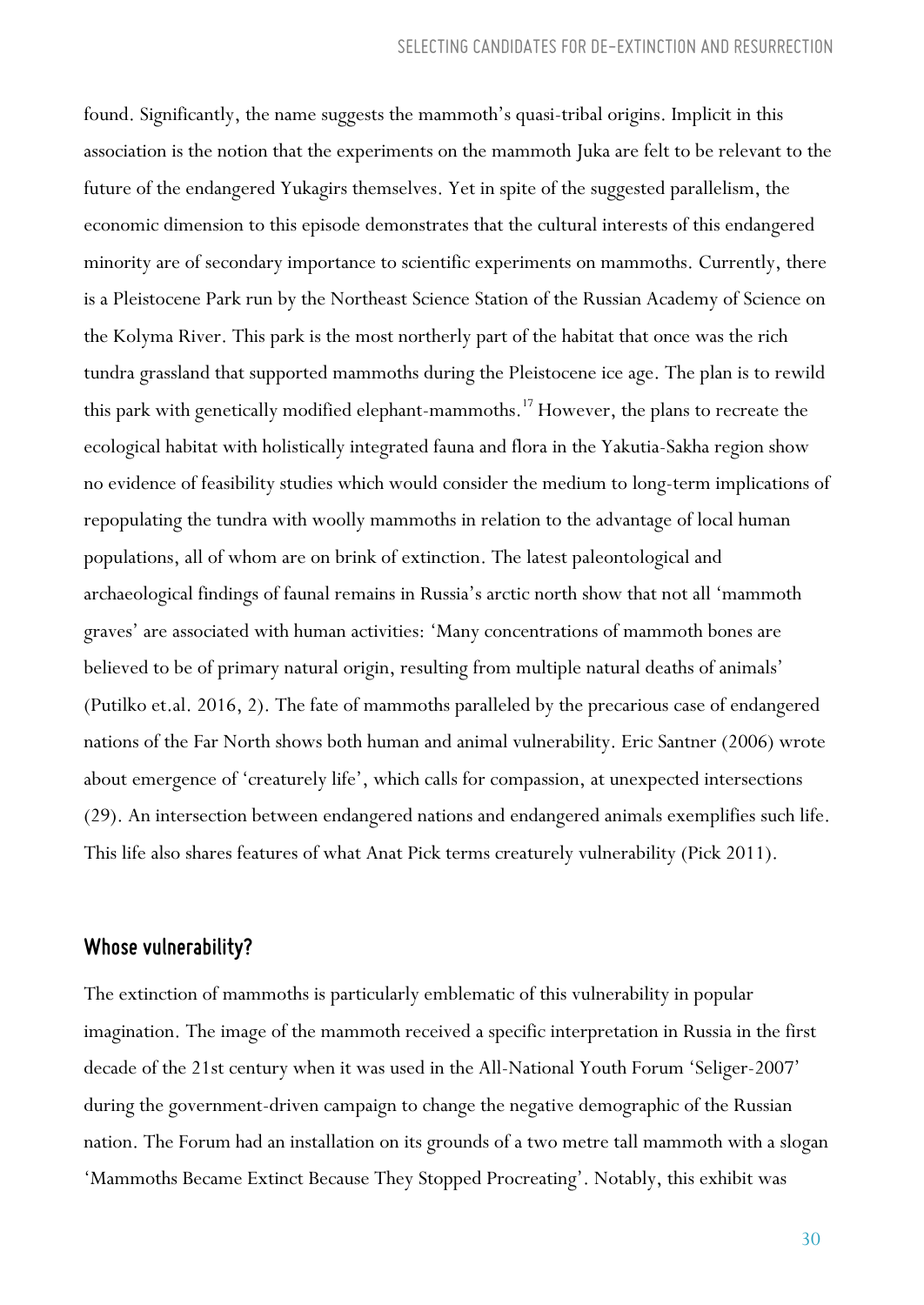installed by the Kremlin-sponsored patriotic youth organisation 'Nashi' ('Ours'). Moreover, the mammoth sculpture was placed next to the stylised Russian Orthodox Church. Shall we perceive this proximity as accidental, or as an ironic touch of post-modernist art? The nexus is clearly suggestive of anxiety around Russian ethnicity being at risk. This pairing of the mammoth sculpture and the church creates a hierarchy in the human and animal species as well as in the candidates for de-extinction. The taxonomy is evocative of Prokhanov's and other magical historicist writing. In the same way as in Prokhanov's fiction, the genetic war is fought around survival of the Russian ethnicity, the candidates for resurrection are carefully chosen, and the defining factor is their racialised (quasi)ethnicity. In this fiction Trotsky and his circle as enemies of the Russian people are not to be brought back to life. Preference is similarly given to 'ethnicised' tribal animals. It is not surprising that the mammoth sculpture caught the attention of the Prokhanov-led newspaper *Zavtra* ('Tomorrow') where it was fittingly described in Eurasianist terminology as aimed to encourage the *passionarnost'* of the young generation (Notin 2007), *passionarnost'* being Gumilev's term to characterise and measure the fluctuating ability of 'ethos' to survive in competitions with other more powerful 'ethnos' (Gumilev 1989, 304).

A graphic example of specifically Neo-Eurasianist underpinning in the parallelism between animal and human cloning can be found in a discussion forum in *Zavtra*. The contributors to the forum, under a graphic heading 'Pig-people and Eurasian clones' (25.12. 2000), discuss the alleged information about cloning by Australian scientists which involves both human and pig organs and cells. One of the discussants suggests that scientific cloning is an 'Atlanticist enterprise' which can, however, be opposed by the 'Eurasian cloning'. This latter cloning will have nothing to do with the animal cloning of the Dolly the sheep variety. Rather, it will be done on Russian people as an alternative to normative sexual procreation. This type of cloning, the author argues, will solve the current demographic crises of the nation and, at the same time, will create a society which will live by the celibate ideals of Russian Christian mystics. Fittingly, these clones from their childhood years will be devoted to the 'Eurasian cause' while Russia will at the same time outdo the Atlanticists in what they are supposedly good at – genetic modification. As marginal as this opinion sounds, it nevertheless brings together a number of important issues in the narrative of animal cloning and de-extinction, such as the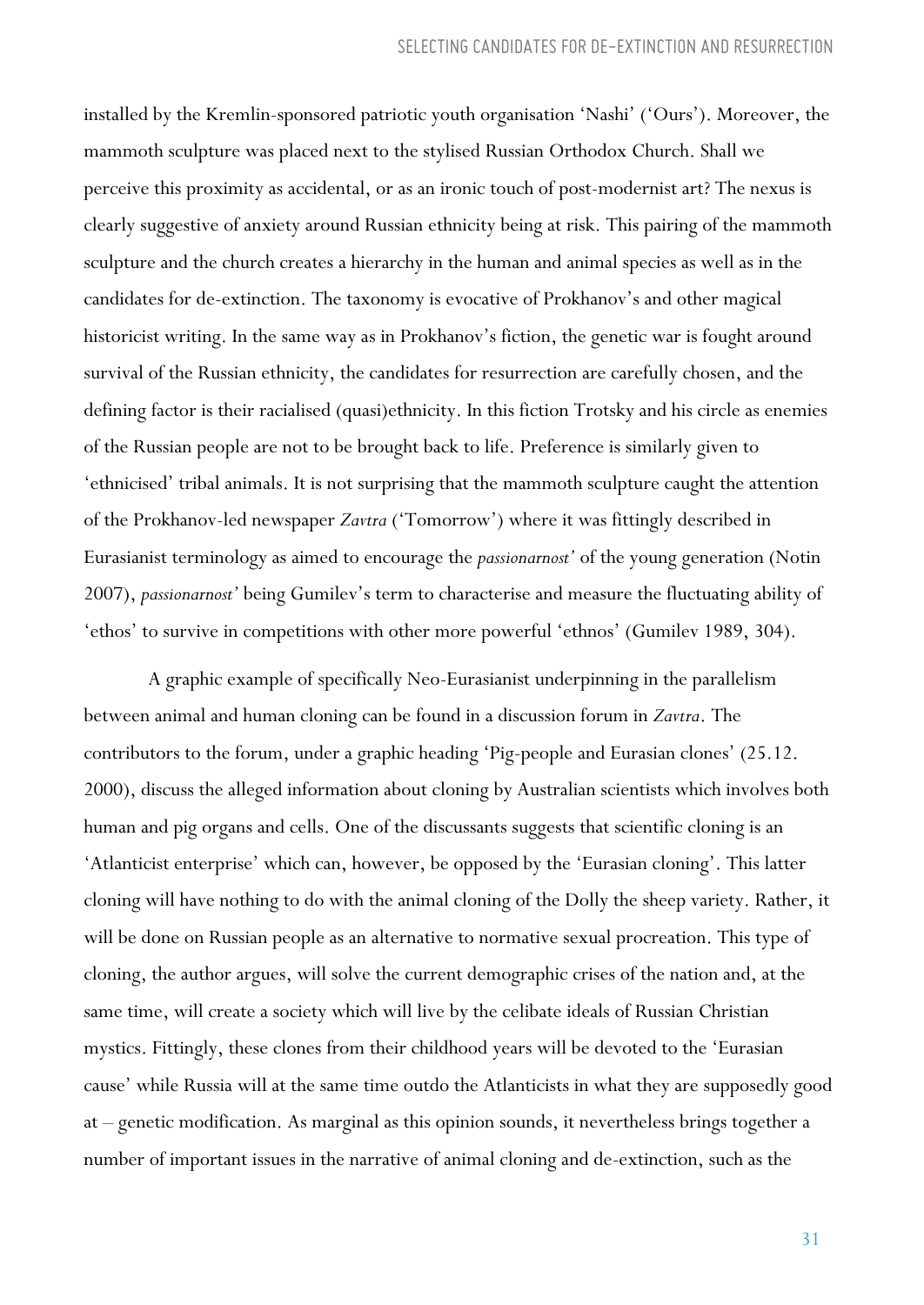blending of science, religion and politics; giving a modern twist to the Fedorovian strongly antisexual notion of the common task; and, most importantly, it shows that this narrative is part of the broader concern about the genetic composition and future of the Russian people. The author further warns that Russians will fight like wolves and defend their native habitat of Northern lands. Significantly, in this scenario the North is presented as a habitat of the Russian ethnos ('rod'). This territorialised ethnicity is characteristic of syncretistic beliefs currently in vogue,<sup>18</sup> and, significantly, it also echoes Gumilev's Eurasianist ideas that 'majority of Siberian people became part of Russian superethnos' (1982, 26).

Moreover, in the recent reinvention of the Russian people as the people of the North, Alexander Prokhanov mythologised the tundra in the editorial in *Zavtra* and issued a call to 'conquer the tundra's riches' (7.07.2016, 10). In this article with the romantic title 'People of the Arctic Dream' Prokhanov describes the Russian advance into the Arctic in a characteristic discursive mixture of technological progress and mythopoetic imagery, referring to the place as 'Earth's navel' and the land of ancestral dreams. It is in this white snow-land where the new oil deposits will be found; it is here where the new wave of the nation's '*passionarnost'*' will occur. The tundra discourse becomes a paradoxical space of the intersection with nationalistic and quasi-racialist discourse. Within it the recreation of the tundra's eco-environment needed for the woolly mammoth de-extinction project is uncannily interspersed with the economic drive for oil and gas exploration. The tundra is mythologised as an ontologically Russian space, yet the aim of this mythology is expanding geography and geology, thus paradoxically increasing Anthropocene intervention in its ecosystem.<sup>19</sup> Crucially, the construct of the (white) Russian people as the people of the North displaces, absorbs and replaces the ethnographic entity of 'the small peoples of the north'.<sup>20</sup>

The vulnerability of the small peoples of Eurasia's north appears to be of little concern in the context of the unfolding narrative of the mammoth de-extinction. In the study of the role of the north in Neo-Eurasianist imagined geographies and symbolic ethnicities, Edith Clowes demonstrated the ironic absence of any historical personalities from the Asian ethnic groups in the geopolitical writings of the main theorist of this movement today, Aleksandr Dugin. Eurasia,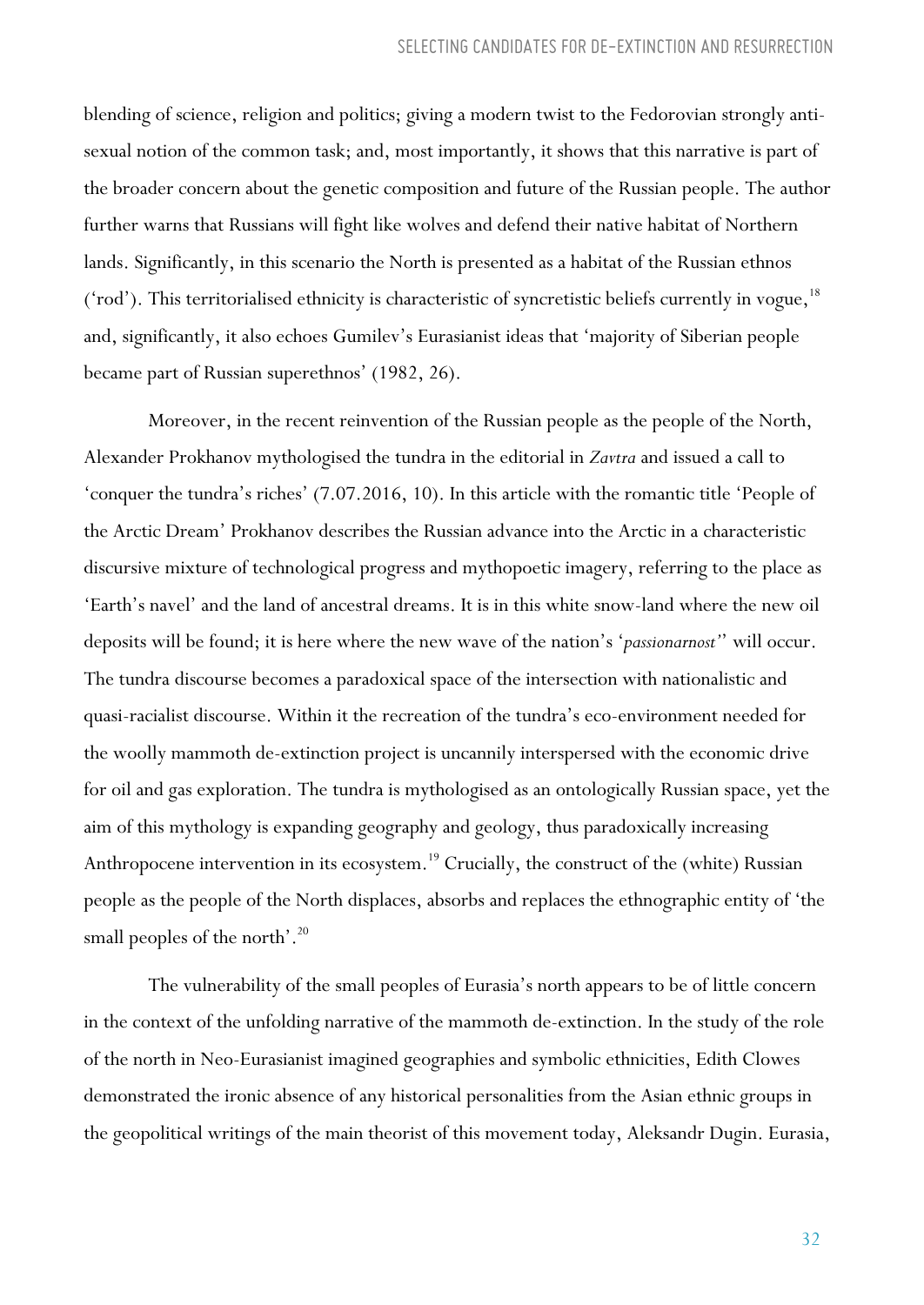Clowes notes, has virtually no voices in this theorist's world, while the mythic villains of the West have many voices because it is against them that he defines Russia's territorial alliances.

The majority of the population of the Russian North became assimilated and absorbed into Russian ethnicity as the result of Russian and Soviet colonisation of Siberia. In Neo-Eurasianist fiction and theory alike the genetic survival of the Russian people is imagined as a link between the past and the future. In order to preserve this ethnic entity the writers re-write Russia's past, they create extraordinary 'chimeral' combination and alliances, invent new ancestry and progeny for important historical personalities. The cloned (quasi)mammothelephant hybrid is emblematic of this mode of a reinvented and resurrected past that is supposedly constructed for the future.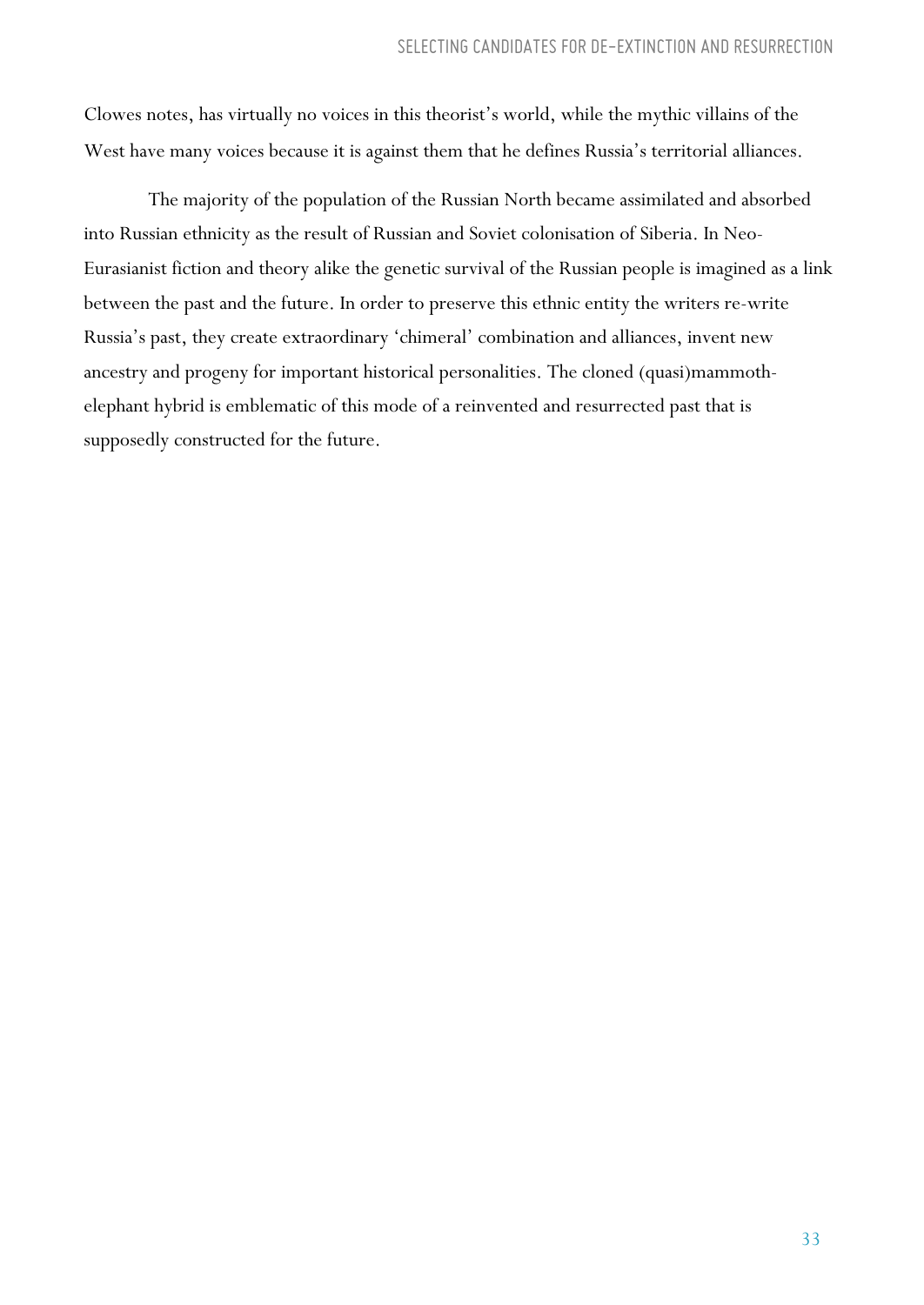## *Notes*

<sup>1</sup> Martin P. Golding. 'Obligations to Future Generations'. *Responsibilities to Future Generations: Environmental Ethics.* Ed. Ernest Partridge. New York: Prometheus Books. 1981. 61-73, 72. <sup>2</sup> The term 'magical historicism' was coined by Alexander Etkind to define 'the bizarre imagery' that has evolved out of post-Soviet culture's dependency on its past. See Etkind 2009, 632. <sup>3</sup> For scientific experiments hybridizing humans and apes in 1920s see Etkind 2008. <sup>4</sup> Fedorov was interested in 'organ therapy' by transplant of animal organs for human rejuvenation as conceived by the French physiologist Broun-Sekar (1817-1894). See N.N. Fedorov. 'Chto takoe dobro?'. *Sochineniia.* Moscow: Mysl'. 1982. 607-614. <sup>5</sup> On Sharov see Etkind 2009.

<sup>6</sup> Interview 'Shkola zlosloviia'. Accessed 5 April 2016.

<sup>7</sup> Author's Translation.

<sup>8</sup> Other animal symbolism is employed to denote innate, pagan Slav emblematics, such as a communal meal of the Russian FSB men who eat various parts of the roasted boar assigning each a part of the totemic animal. This neo-pagan symbolism is further reinforced by the oak tree under which the feast takes place. On ethnic stereotypes in the novel see Mondry (2013).

<sup>9</sup> The mammoth bone cell nuclei could be transferred into elephant eggs and then further transferred to surrogate elephant mothers.

<sup>10</sup> In the discussion on the small peoples of the North, Okladnikov stated: 'There is a direct link between the [nature conservation] Red Book with its names of endangered fauna and flora and the developments in the ethnic history of humanity' (Gumilev i Okladnikov, 1982, 27)

<sup>11</sup> Anton Evseev. 'Kogda vernutsia mamonty'. *Expert.ru.* 05.02.2015.

<sup>12</sup> Ducarme notes this in connection with popularity which *Canis lupus* enjoys in northern America. Ducarme 4.

<sup>13</sup> See a discussion in Shapiro, 93-94.

<sup>14</sup> The view expressed by the Moscow-based scientist from the Russian Academy of Sciences, Aleksei Tikhonov, interview of 2016.

<sup>15</sup> Article with identical title was published in 2007 in patriotic *Soiuznoe veche*. 01. 02. 2007.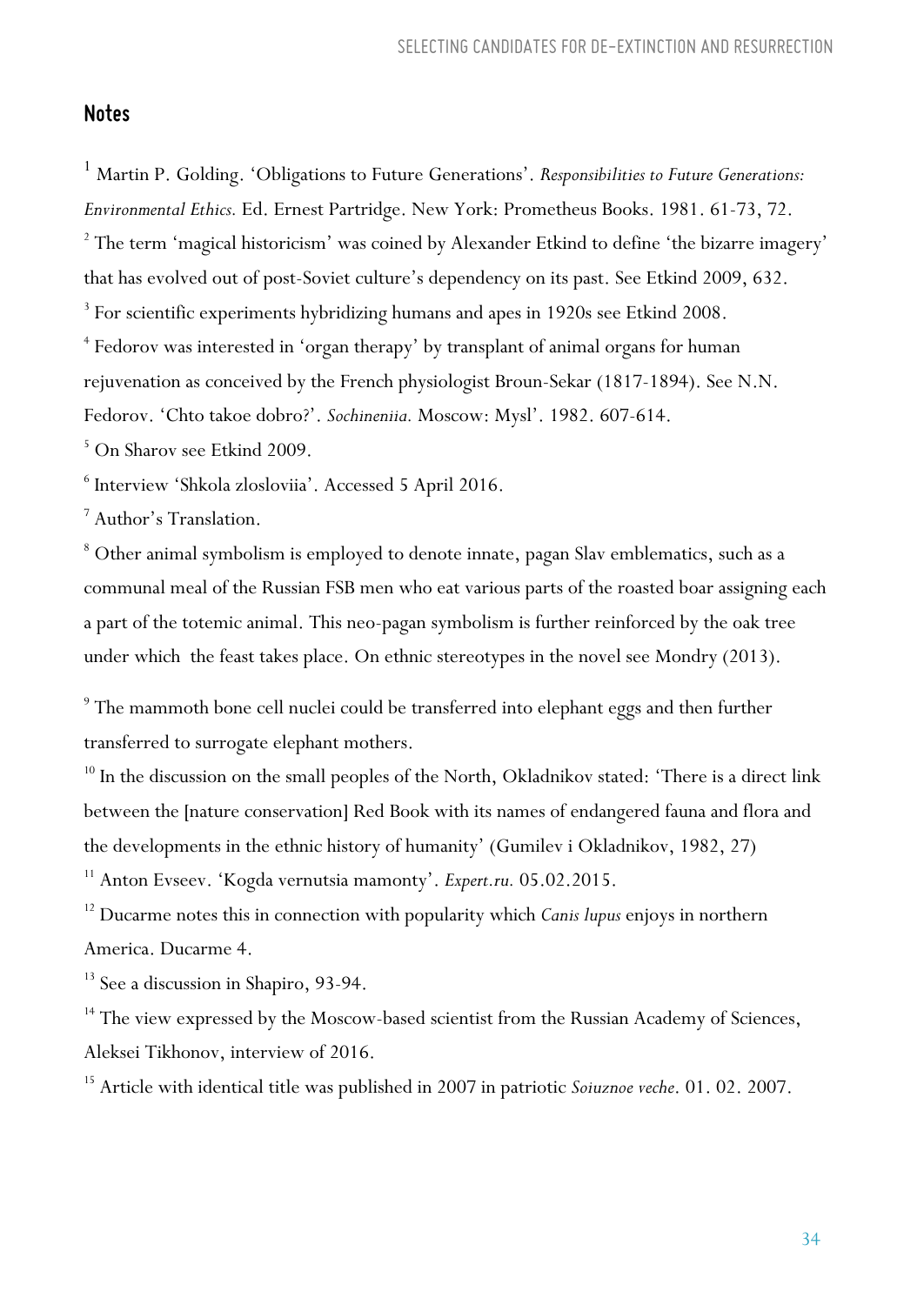<sup>16</sup> The word was used in this way in post-apartheid South Africa in the 1990s. The concept of an African Renaissance had strong liberational connotations of the return to cultural roots, revival of traditional values, as well as liberation from European domination.

<sup>17</sup> Shapiro notes that currently there are no regulatory obstacles to populate this private park with GNOs (genetically modified organisms).

<sup>18</sup> Specifically, the use of the word 'rod' relates to the *Rodoverie*, 'ethnic faith movement' that believes in a concealed wisdom of traditions. See Laruelle, 2011, 1.

<sup>19</sup> Nationalism has been identified as part of the broader energy discourse in Russia today. It combines 'the material-nationalistic energy imagination' with the universalist drive for economic growth and modernisation. It also ties the subject to the territory and the nation via natural resources. See Tynkkenen 2016, 375.

<sup>20</sup> The 'Law on guaranteed rights of indigenous small peoples of the Russian Federation' (82-FZ)' (Zakon o garantiiakh korennykh malykh narodov Rossiiskoi Federatsii' (82-FZ) submitted to the State Duma in July 2016 has a stipulation which grants privileges not only to indigenous 'ethnic' peoples but also 'other-ethnic neighbours and relatives' who lead traditional life style. In the opinion of Kizhinskii this 'invalidates the main ethnic core of the Law'. See Maxim Kizhinskii. Zakon o garantiiakh korennykh malykh narodov Rossiiskoi Federatsii. 12.07.2016. Regnum.ru/news/polit/2108784. Accessed 12.07.2016.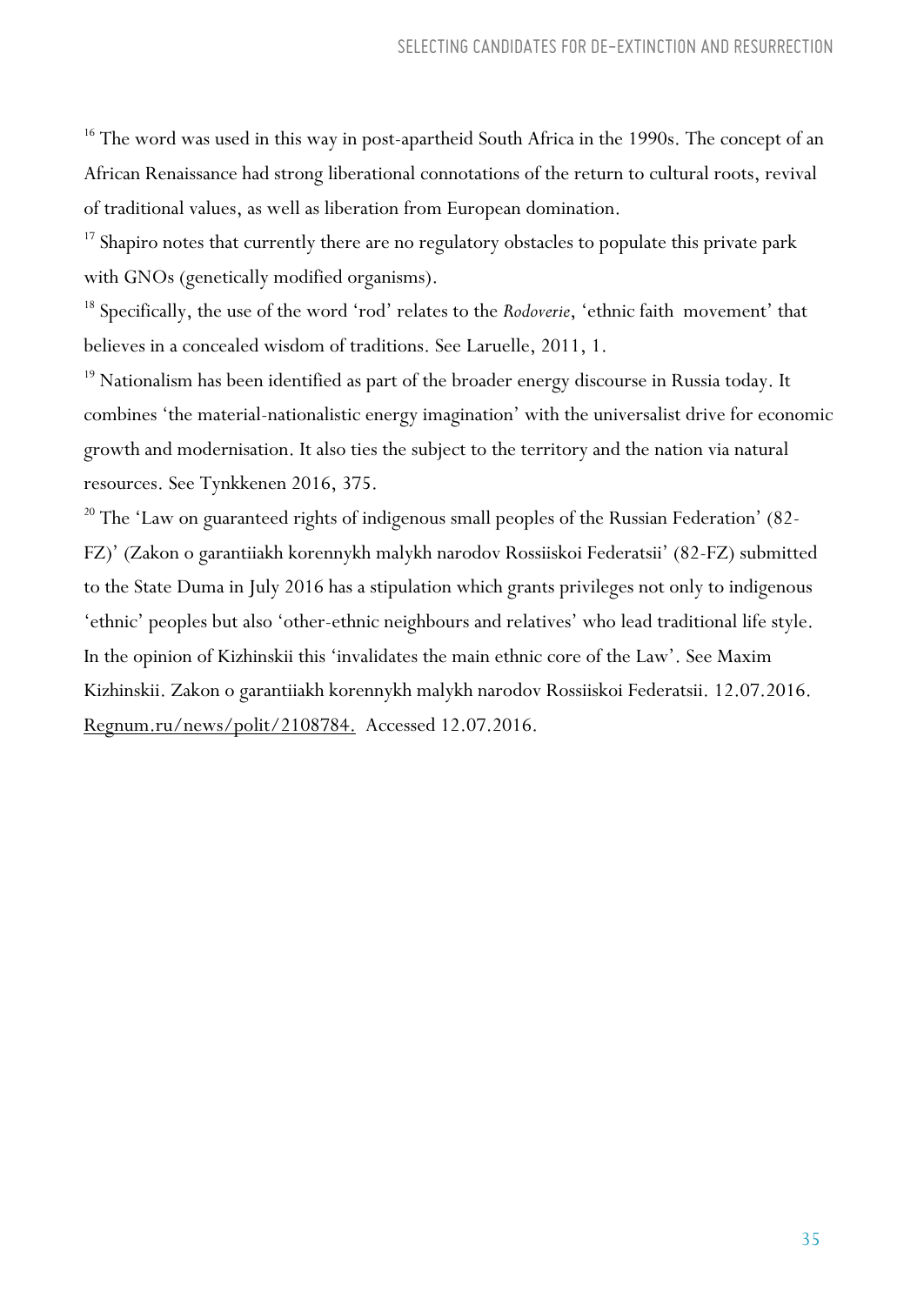### *Works Cited*

Bulgakov, Mikhail. 'Sobach'e Serdtse'. *Iz Luchshikh Proizvedenii*. Izofaks, 1993, pp. 57-148.

- Clowes, Edith. *Russia on the Edge: Imagined Geographies and Post-Soviet Identity*. Cornell University Press, 2011.
- Desmond, Jane. 'Displaying Death, Animating Life: Changing Fiction of 'Liveness' from Taxidermy to Animatronics'. *Representing Animals*, edited by Nigel Rothfels. Indiana University Press, 2002, pp. 159-179.
- Dow, Katharine. 'Seeing with Dolphins: Reflecting on the Salience of Cetaceans'. *Thinking About Animals in the Age of the Anthropocene*, edited by Morten Tonnessen. Lexington, 2016, pp. 145-160.
- Ducarme, Frederic et.al. 'What are 'Charismatic Species' for Conservation Biologists?' *BioSciences Master Reviews.* July 2013, pp. 1-8.
- Etkind, Alexander. 'Beyond Eugenics: the Forgotten Scandal of Hybridising Humans and Apes'. *Studies in History and Philosophy of Biological and Biomedical Sciences*, vol. 39, 2008, pp. 205-210.
- ---. 'Stories of the Undead in the Land of the Unburied: Magical Historicism in Contemporary Russian Fiction'. *Slavic Review*, vol. 68, no. 3, 2009, pp. 631-658.
- Evseev, Anton. 'Kogda Vernutsia Mamonty'. *Expert.ru.* 05 February 2015.
- Glatzer Rosenthal, Bernice, ed. *The Occult in Russian and Soviet Culture.* Cornell University Press, 1997.
- Golding, Martin P. 'Obligations to Future Generations'. *Responsibilities to Future Generations: Environmental Ethics*, edited by Ernest Partridge*.* Prometheus Books, 1981, pp. 61-73.
- Gumilev. L.N. *Etnogenez i Biosfera Zemli*. Leningrad, 1989.
- ---. Okladnikov. 'Fenomen Kul'tury Malykh Narodov Severa'. *Dekorativnoe Iskusstvo,* vol. 8, 1982, pp. 23-28.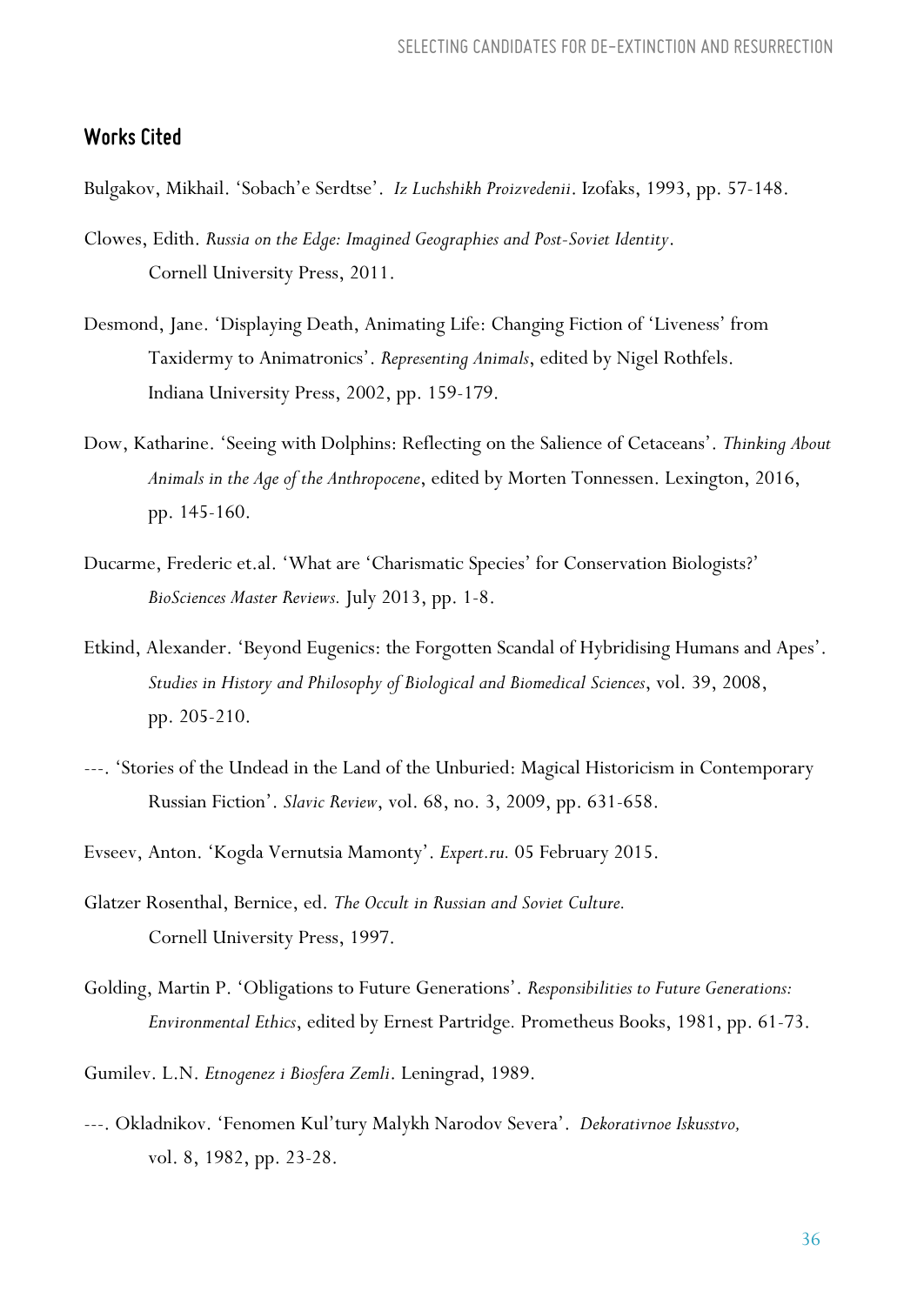Fedorov, Egor. 'Umeret' i 'Zarabotat'' 2 000 000\$.' http://www.khomus.ru/lb\_art9.shtml. Accessed 22 April 2016.

Fedorov, N.N. 'Chto Takoe Dobro?'. *Sochineniia.* Mysl', 1982, pp. 607-614.

Foucault, Michel. *The Archaelogy of Knowledge*. Pantheon Books, 1972.

- Kizhinskii, Maxim. 'Zakon o Garantiiakh Korennykh Malykh Narodov Rossiiskoi Federatsii'. 12.07.2016. Regnum.ru/news/polit/2108784. Accessed 12 July 2016.
- Krementsov, Nikolai. *Revolutionary Experiments: The Quest for Immortality in Bolshevik Science and Fiction*. Oxford University Press, 2013.
- Laruelle, Marlene. 'The Rodnoverie Movement: The Search for Pre-Christian Ancestry and the Occult'. *The New Age of Russia: Occult and Esoteric Dimensions*, edited by Birgit Menzel et.al. Verlag Otto Sagner, 2011, pp. 1-18.
- Livers, Keith. 'The Tower or the Labyrinth: Conspiracy, Occult, and Empire-Nostalgia in the Work of Viktor Pelevin and Aleksandr Prokhanov.' *The Russian Review*, vol. 69 (July), 2010, pp. 477-503.

'Mamont Zhiv! Mamont Budet Zhit'!'. *Komsomol'skaia Pravda*, 18. 09. 2014, p. 3.

- Macuch, Ben and Xavier Aaronson. 'The Mission to Clone the Woolly Mammoth'. http://motherboard.vice.com/read/the-mission-to-resurrect-the-woolly-mammoth. April 2015.
- Masing-Delic, Irene. *Abolishing Death: A Salvation Myth of Russian Twentieth-Century Literature.* Stanford University Press, 1992.
- Mondry, Henrietta. 'Ethnic Wars: The Future in Neo-Eurasian Novels by Alexander Prokhanov'. *INSIGHTS 4*. 2011, pp. 1-16.
- ---. 'Ethnic Stereotypes and New Eurasianism: Alexander Prokhanov's Novel *The Cruise Liner Joseph Brodsky*'*. New Zealand Slavonic Journal*, vol. 45*,* 2013, pp. 147-174.
- ---. *Political Animals: Representing Dogs in Modern Russian Culture.* Brill, 2015.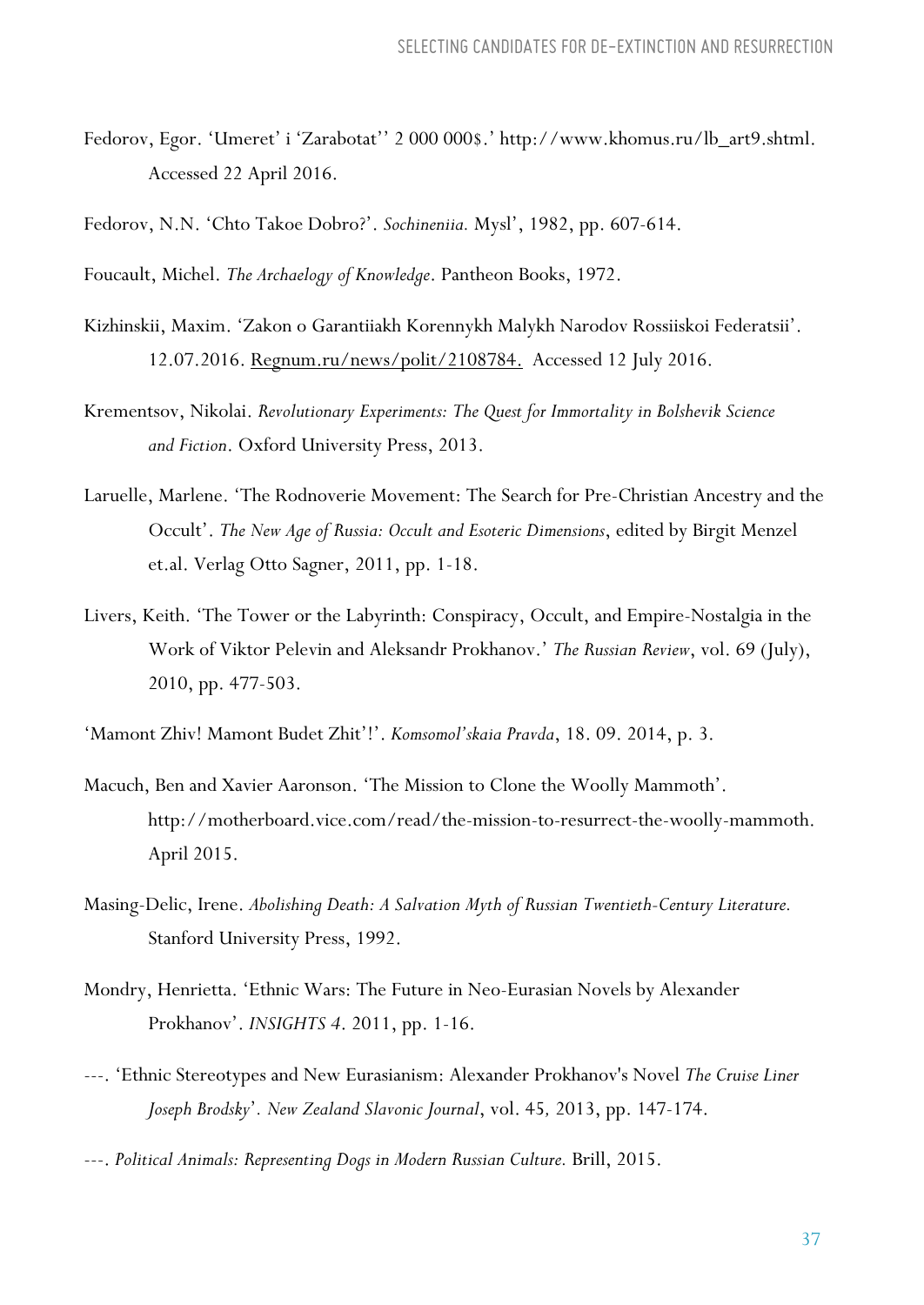- Notin, Aleksandr. "Nashi' i 'Pereprava''. Zavtra.ru. content/view/2007-08-01411. Accessed 15 April 2016.
- Novitskaia, Iu. ''Russkii Kosmizm'. Interview with A. Gacheva'. *Zavtra.* 26 September 2016.
- Pick, Anat. *Creaturely Poetics: Animality and Vulnerability in Literature and Film*. Columbia University Press, 2011.

Prokhanov, Aleksandr. *Teplokhod Iosif Brodskii*. Kul'tura, 2006.

- ---. 'Liudi Poliarnoi Mechty'. *Zavtra.ru,* vol. 27 (1179), 7.07.2016, pp. 10-13.
- Putilko, V.V. et. al. 'Mass Accumulations of Mammoth (Mammoth 'Graveyards') with Indications of Past Human Activity in Northern Yana-Indighrka Lowland, Arctic Siberia'. *Quaternary International*, 2016. http://dx.doi.org/10.1016/j.quaint.2015.12.039. Accessed 1 April 2016.
- Santner, Eric L. *On Creaturely Life: Rilke, Benjamin, Sebald*. Chicago University Press, 2006.
- Shapiro, Beth*. How to Clone a Mammoth: The Science of de-extinction.* Princeton University Press, 2015.
- Sharov, Viktor. Interview. 'Shkola zlosloviia'. https://www.youtube.com/watch?v=Ya17jzAgOK8. Accessed 5 April 2016.
- Singer, Peter. *Animal Liberation*. Avon Books, 1975.
- Slezkine, Yuri. *Arctic Mirrors: Russia and the Small Peoples of the North*. Cornell University Press, 1994.
- Slomski, Ryszard, ed. *Restoration of Endangered and Extinct Animals.*  Poznan University of Life Sciences, 2010.
- Tynkkenen, Veli-Pekka. 'Energy as Power: Gazprom, Gas Infrastructure and Geo-Governmentality in Putin's Russia'. *Slavic Review*, vol. 75, no 2, 2016, pp. 375-395.
- Tolstoi, Aleksei. *Fabrika Molodosti*. Izdanie Avtora, 1928.